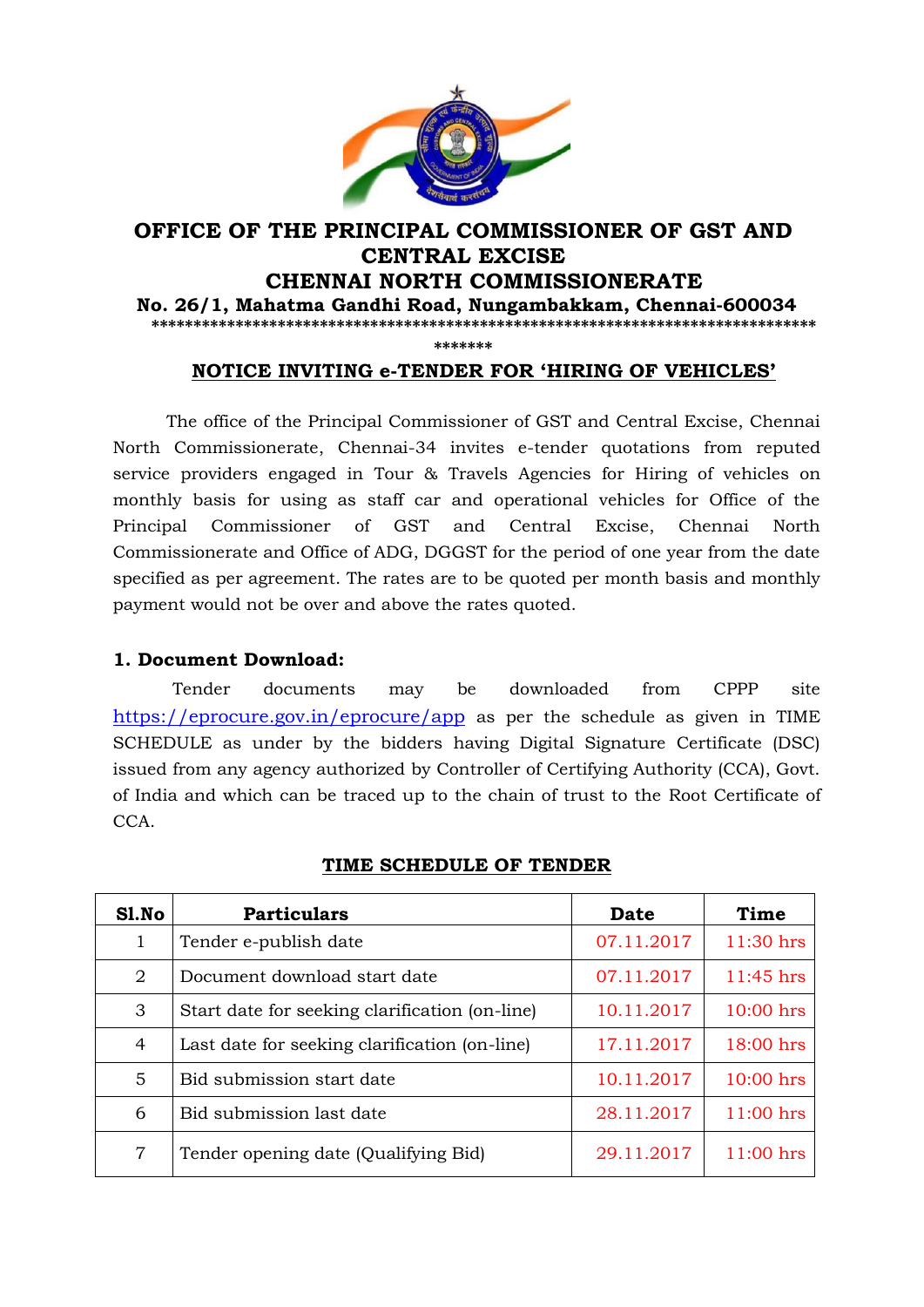# **2. Bid Submission:**

i. Bids shall be submitted online only at CPPP website: [https://eprocure.gov.in/eprocure/app.](https://eprocure.gov.in/eprocure/app) Tenderer/Contractor are advised to follow the instructions "Instructions to Bidder for Online Bid Submission" provided in the **Annexure- F** for online submission of bid.

ii. Bid documents may be scanned with 100 dpi with black and white option which helps in reducing size of the scanned document.

iii. Tenderer who has downloaded the tender from the Central Public Procurement Portal (CPPP) website [https://eprocure.gov.in/eprocure/app,](https://eprocure.gov.in/eprocure/app) https://eprocure.gov.in/epublish/app **shall not tamper/modify the tender form including downloaded price bid template in any manner**. In case if the same is found to be tampered/modified in any manner, tender will be completely rejected and EMD would be forfeited and tenderer is liable to be banned from doing business with this Office.

iv. Intending tenderers are **advised to visit again CPPP website** https://eprocure.gov.in/eprocure/app **regularly till closing date of submission** of tender for any corrigendum / addendum/ amendment.

v. The rates shall be quoted in Indian Rupees only.

| S1.<br>No           | <b>Type of Vehicle</b>                                                                                                                      | <b>No. of Vehicles</b><br>required | <b>Usage</b>                                                                                                |  |  |  |  |
|---------------------|---------------------------------------------------------------------------------------------------------------------------------------------|------------------------------------|-------------------------------------------------------------------------------------------------------------|--|--|--|--|
| <b>CATEGORY - A</b> |                                                                                                                                             |                                    |                                                                                                             |  |  |  |  |
| 1)                  | Mid-sized vehicle $-$ for<br>staff cars (a) Honda City &<br>Maruti Ciaz (b) Toyoto Etios<br>/ Honda Amaze & Hyundai<br>Verna like vehicles. | 2                                  | To be used up to 30-31 Days<br>subject to maximum of 2500<br>Kms in a month                                 |  |  |  |  |
|                     | <b>CATEGORY - B</b>                                                                                                                         |                                    |                                                                                                             |  |  |  |  |
| 2)                  | Mid-sized vehicle $-$ for<br>operational cars such as<br>Maruti Swift Dezire /<br>Hyundai Xcent & Ford<br>Fiesta.                           | 6                                  | To be used up to $20-25$<br>Days subject to maximum of<br>2000 Kms in a month                               |  |  |  |  |
| 3)                  | Mid-sized vehicle — for<br>operational cars such as<br>Maruti Swift Dezire (for<br>Office of the DGGST) on<br>separate agreement            |                                    | To be used up to $20-25$<br>Days subject to maximum of<br>2000 Kms in a month. (for<br>Office of the DGGST) |  |  |  |  |

The Details of the Vehicles to be hired are as under: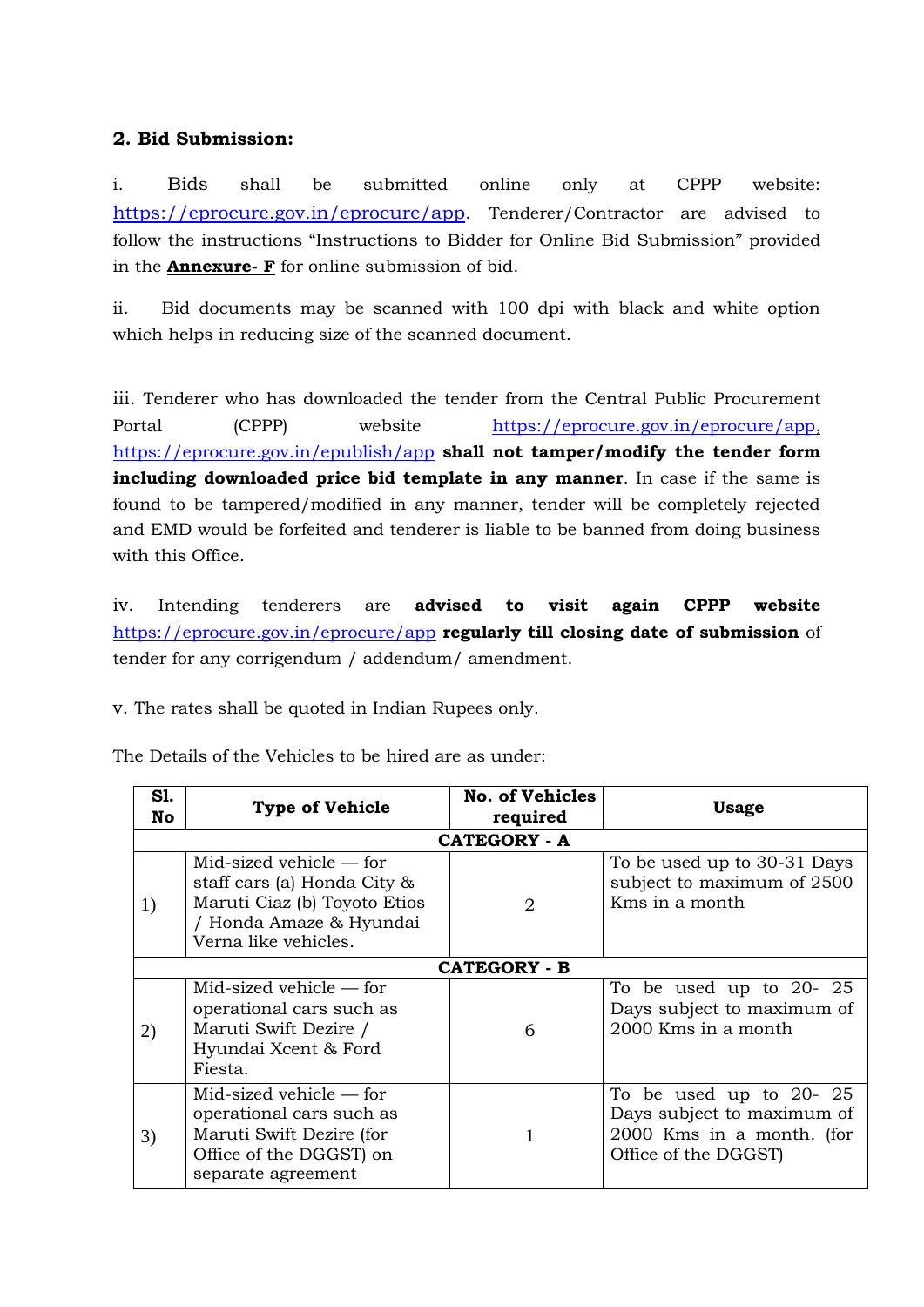## **2.Authenticity of the tender document: -**

 Every page of tender document along with enclosures must be signed and affixed with office stamp by the bidder.

## **3. Earnest Money: -**

(i) Non-interest bearing Earnest Money of **Rs. 30,000/-** (Rupees Thirty Thousand only) in the form of Demand Draft in favor of the Principal Commissioner of GST and Central Excise, Chennai North Commissionerate, Chennai have to be submitted offline on or before 27.11.2017, 1100 Hrs, failing which the tender will not be considered for opening of Financial Bid. The Scanned copy(s) of Demand Draft to be uploaded online.

(ii) Cheques will not be accepted.

(iii) No earnest money will be accepted after the due date and time of submission of tender document.

(iv) Earnest money deposited with other Tender will not be adjustable with this Tender.

(v) No bank commission or interest will be paid on the Earnest Money.

(vi) If a bidder withdraws its offer after opening of Technical Bid or Financial Bid before award of tender to other valid tenderer, the earnest money deposited by them will be forfeited.

(vii) If a successful bidder fails to deposit requisite amount towards the Performance Security within specified time as per intimation / request of the Principal Commissioner of GST and Central Excise, Chennai North Commissionerate, the earnest money will be forfeited.

(viii) If a successful bidder fails to execute an Agreement within specified time as per intimation / request of the Office of Principal Commissioner of GST and Central Excise, Chennai North Commissionerate, Chennai the earnest money will be forfeited.

(ix) Central / State Government and Central / State Government Undertakings are exempted from deposit of Earnest Money.

## **4. Performance Security/Guarantee: -**

The successful tenderer will be wholly and solely responsible for anydamage/levy/claim will be liable to pay the said damage/levy/claim. In this context, the successful bidder will submit Bank Guarantee issued by a Nationalized Bank for an amount of five percent of the value of the contract as specified in the bid documents, in respect of all nine vehicles towards performance security in favour of the Principal Commissioner of GST and Central Excise, Chennai North Commissionerate payable at Chennai. Performance Security should remain valid for a period of sixty days beyond the date of completion of all contractual obligations of the supplier including warranty obligations.

## **5. Refund of Earnest Money and Performance Security: -**

(i) Earnest money deposited by the unsuccessful bidder will be refunded to bidder at the earliest after finalization of the tender. Earnest money will be refunded to the successful bidder on receipt of Performance Security.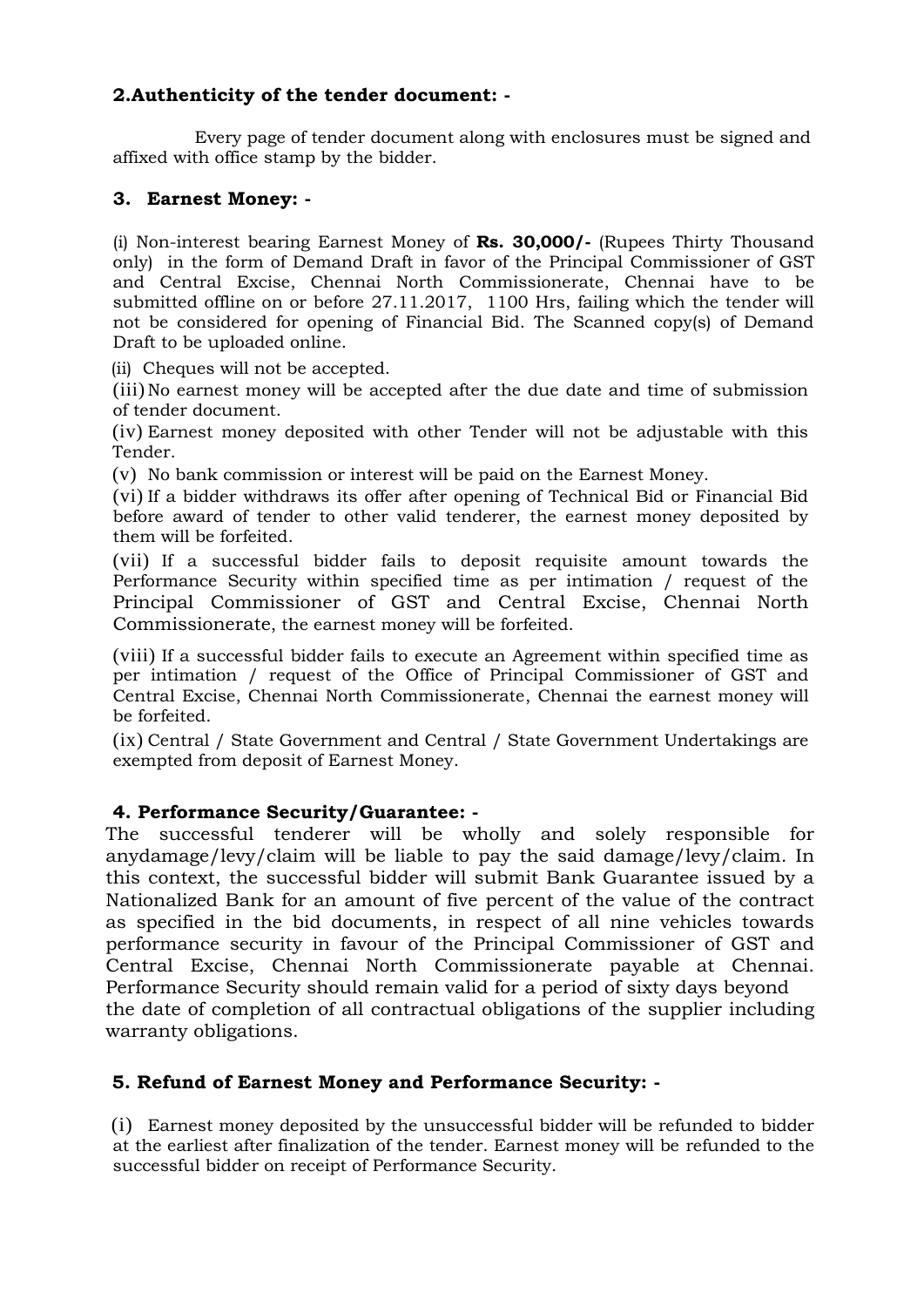(ii) Further, the Performance Security will be refunded / returned to the successful bidder after successful completion of the Contract Agreement and settlement of accounts within three months of completion of contractual period.

(iii)The Performance Security will be forfeited in case of unsatisfactory performance of the successful bidder. The decision of the Principal Commissioner of GST and Central Excise, Chennai North Commissionerate on this account will be final and binding on successful bidder.

## **6. Rates: -**

 $(i)$  Utmost care may kindly be taken to upload price schedule / BOQ. Any change in the format of price Schedule/BOQ file shall render it unfit for bidding. Following steps may be followed:-

(a) Download price Schedule/BOQ in XLS format.

(b) Fill rates in downloaded price schedule/BOQ as specified in XLS format only. Please enter only bidder name and rates in figures.

(c) BOQ file is password protected XLS file. Don't unprotect the file. Price has to be filled in the same file and the same has to be uploaded.

(d) Save filled copy of downloaded consolidated sheet/BOQ, price schedule/BOQ file in your computer and remember its name and location for uploading correct file (duly filled in) when required.

(ii) Rate / bid / offer must be without any condition, assumption, qualification,

reservation or variation. Rate / bid / offer must be mentioned in prescribed Proforma in figures in respect of each vehicle and each category separately. Conditional tender offer or offer at variance from prescribed specification would be ineligible to compete for the tender. Prices and price components shall be firm and shall not be subject to any price variation or adjustment on account of any price escalations throughout the execution of the contract.

(iii) Contracted hire charges include all charges, viz. charges of driver, repairs and parking, maintenance of vehicle, insurance, all taxes as per Motor Vehicle Act / State Government / Central Government, petrol / diesel, oil and also any other incidental expenses in running and maintenance of vehicle and penalty / fine etc.

(iv) The lowest tender will be arrived based on sum of the quoted rate for 30/31 days in a month upto 2500 kms for staff cars and 20/25 days in a month upto 2000 kms for operational cars. The tender getting lowest consolidated rate will be declared as successful bidder.

## **7. Subletting of Contract: -**

(i) The successful bidder shall not be allowed to sublet / subcontract the contract to any other contractor.

#### **8. Contract period: -**

(i) The contract shall be in force for a period of one year from the date to be specified in the agreement in respect of each vehicle separately and may be extended upon satisfactory performance.

(ii) The Principal Commissioner of GST and Central Excise, Chennai North Commissionerate, Chennai- 600 034/The Additional Directorate General, DGGST reserves the right to extend or reduce the period of time. The Office of the Principal Commissioner of GST and Central Excise, Chennai North Commissionerate,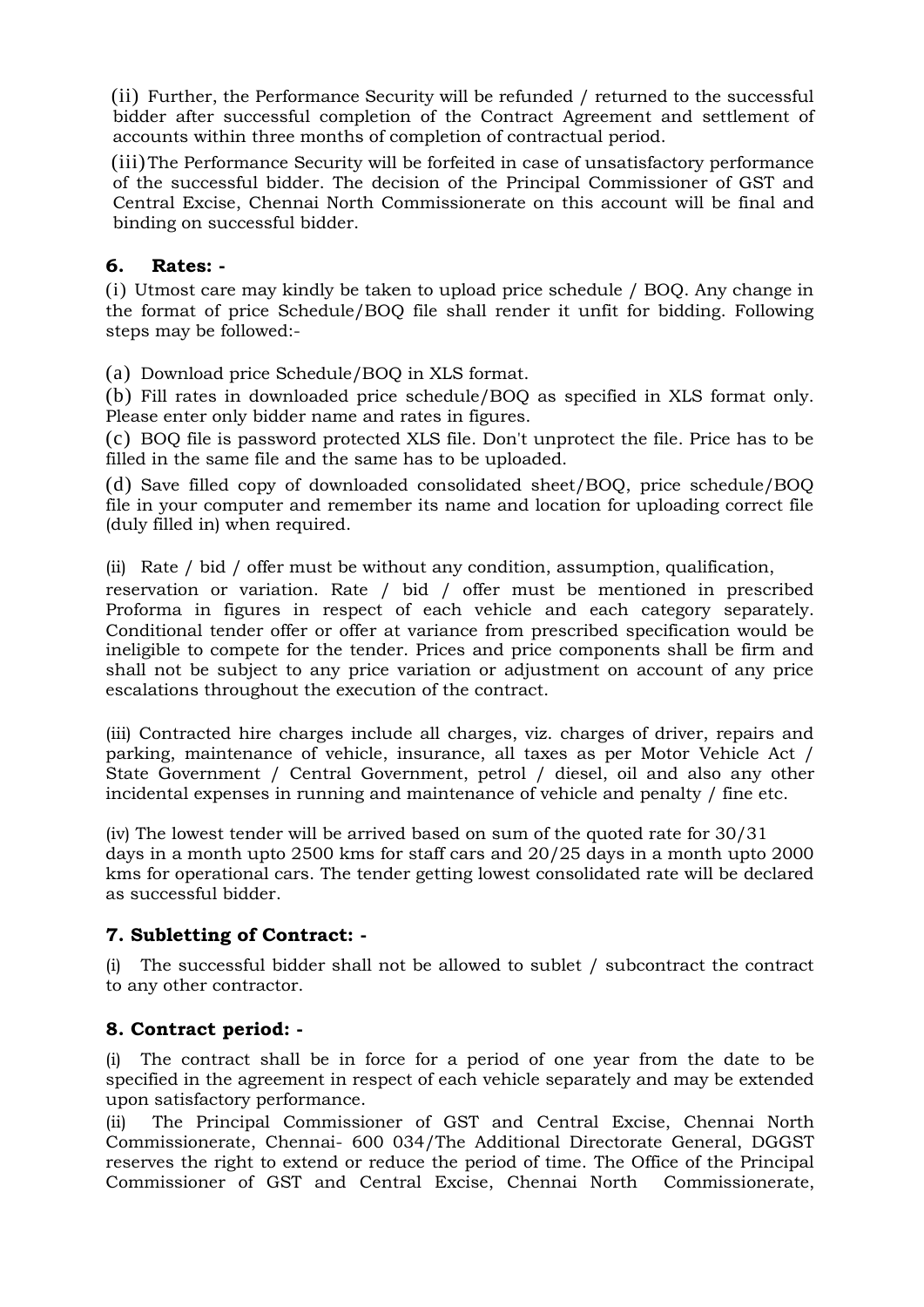Chennai- 600 034/The Additional Directorate General, DGGST, Chennai can terminate the contract in case of poor performance after giving one month advance notice. The department will have the right to terminate the contract of successful bidder and allot the same to any other willing valid bidder in case of unsatisfactory performance of the successful bidder. The contract can also be terminated prematurely in case of introduction of change of system of the instant tender.

(iii) The Office of the Principal Commissioner of GST and Central Excise, Chennai North Commissionerate, Chennai- 600 034 reserves the right to increase or decrease the number of hired vehicles at any time during the period of agreement between the Department and the service provider.

(iv) Hiring of staff cars shall be discontinued as soon as the entitled officer is transferred out from the formation and on joining of new officer, the staff cars shall be continued.

## **9. Prescribed format / Proforma: -**

(i) **Annexure - A** and **Annexure - B** are to be duly filled/signed. A complete copy of RC Book in respect of each vehicle indicating date of manufacturer and commercial registration is to be submitted with Annexure A failing which bid will be disqualified / rejected. In case, the bidder wants to give new vehicle after award of Contract the clause of submission of RC Book will not be applicable.

(ii) An affidavit in prescribed Proforma i.e. **Annexure - C** regarding nonblacklisting or non-convicting by any court of law is to be duly submitted in respect of each vehicle separately.

(iii) The successful bidder has to submit a bank guarantee in prescribed Proforma i.e **Annexure - D** before execution of the contract/agreement in respect of each vehicle separately.

## **10. Capabilities, specification & formalities for Driver: -**

 (i) The bidders must ensure that the drivers employed have valid driving license and clean driving record.

(ii) The drivers of the vehicle provided must follow traffic rules and all other regulations prescribed by the Government from time to time.

(iii) The drivers shall observe all the etiquette and protocol while performing the duty and shall be neatly dressed.

(iv) The drivers should have minimum 5 years of experience of driving. They should have valid driving license for driving passenger vehicles on hire.

(v) The drivers should be well versed with the roads and the places in Tamil Nadu & Pondicherry and should have experience in city/urban driving as well as rural driving.

(vi) Once the driver has been allotted to a particular vehicle, he should remain with the same vehicle for the entire contract period. Any change in the designated driver should be intimated to the concerned officer before 24 hours before such change is effected.

(vii) The driver should be provided with a good working mobile phone which should not in switch off mode at any point of time.

(viii) The driver should be decent and well behaved and should not have any criminal/adverse police record against him and he should not have any past history of accidents.

(ix) The driver should not be addicted.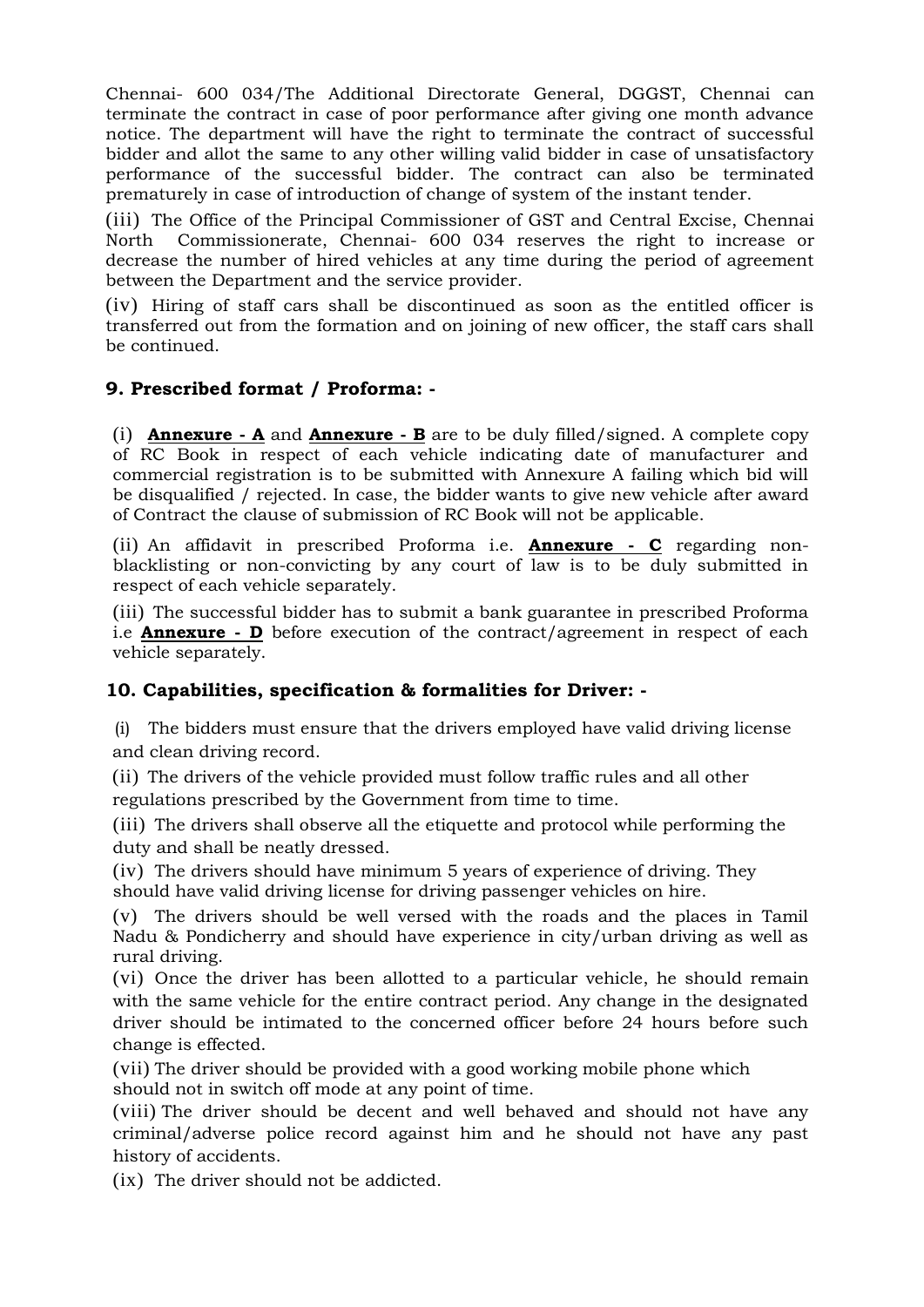(x) The driver should be ready / prepared for outstation journeys at short notice if required.

# **11. Billing and Payment: -**

(i) The billing will be done on monthly basis. The monthly bills in duplicate shall be submitted to the concerned vehicle in-charge on the last date of the corresponding month or at the earliest. Non-submission of the bill beyond 1st week of every month without justification would not be entertained and it would be presumed that bidder has no claim for payment.

(ii) The department will not make any advance payment.

## **12. Validity of the offer / bid: -**

(i) The offer / bid of the bidder will be valid for at least 30 days from the date of opening of Technical bid.

## **13. Agreement: -**

(i) The successful bidder will have to execute a contract agreement as per Annexure - E with the department and the validity of contract agreement will be for a period of one year from the date specified as per the agreement.

## **14. Penalty: -**

(i) A penalty of Rs. 1,000/- per vehicle per day will be levied if any vehicle or driver or agency / firm fail to meet effective terms and conditions on any day.

## **15. TERMS AND CONDITIONS TO BE SATISFIED IN THE QUALIFYING BID: -**

- i. The vehicles shall be deemed to be at the disposal of the office of the Principal Commissioner of GST and Central Excise, Chennai North Commissionerate, Chennai during the period of operational use and contractor shall have to make available of the vehicle on all the days of a month, seven days a week.
- ii. The vehicles must be available at any time of any day as desired by the department. Suitable alternative vehicles should be provided in case of breakdown of the vehicle provided. In case of failure to provide such alternative, this office reserves the right to hire a similar vehicle at market rates till the time hired vehicle is restored / alternate vehicle provided. The cost incurred by department in this regard shall be adjusted from the monthly hiring charges payable to service provider.
- iii. The liabilities of the official of this office will be limited to the hiring charges **agreed in the contract.**
- iv. The responsibility for the safety and security of the vehicles provided to department solely lies with the contractor. It is also the contractor's absolute responsibility to take care of any damage / repairs caused to the vehicle during the validity of the contract.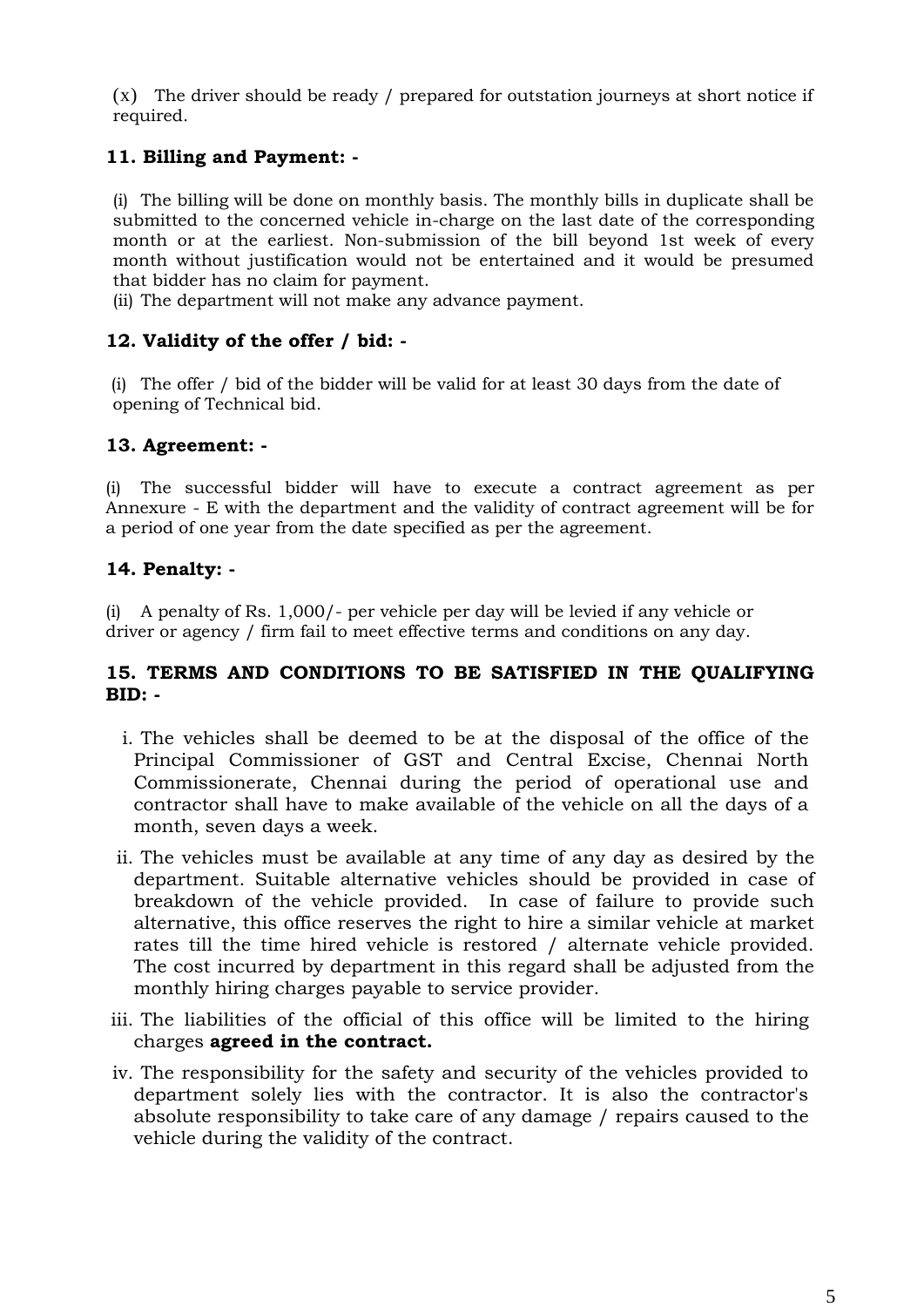- v. The vehicle should fulfill the legal obligations prescribed by the State Transport Authority like payment of road tax, GST etc. All requirements under various statutory laws must be complied with. Any default will be liability of **the contractor and this department shall not be liable in any matter whatsoever.**
- vi. In case of any accident or any other contingency, any claim arising out of it shall be borne by the contractor only and no claim whatsoever shall be borne by the office of the Principal Commissioner of GST and Central Excise, Chennai North Commissionerate, Chennai-34.
- vii. Insurance of the vehicles and the risk of passenger travelling in the vehicles should be covered by the contractor to the extent of liability as specified in the Motor Vehicle Act & Rules made there-under or any other law in force.
- viii. **Vehicle must be kept clean, odour free, in excellent condition, mechanically fit, suitable for official use and should not be more than 2 years old on the date of the tender notice.**
- ix. The firm / agency should not be blacklisted from any Central Government / State Government / Central and State undertakings and / or convicted by Court of Law. An affidavit regarding non-blacklisting of the firm should be attached as proof. In absence of proof the tender/bid will be rejected.
- x. Any vendor who has already provided service to the Department but has been terminated by the Department due to reason of inadequacy or service providers who themselves have prematurely withdrawn before end of service term, would not be considered for hiring.
- xi. The vehicles should not be allowed to be pasted paper print with GST and Central Excise Logo in the front glass. However, it can display board with "On Govt. of India Duty" strictly during working hours. The vehicles hired should have the yellow colour number plates as prescribed by the RTO.
- xii. It is mandatory that all the hired vehicle drivers should report to the Superintendent/ Vehicle incharge, Office of the Principal Commissioner of GST and Central Excise, Chennai North Commissionerate, Chennai- 34 along with the vehicle on a daily basis. A daily record indicating duration of time of engagement of vehicle and kms run every day shall be maintained in a logbook in the prescribed form with the Officer in-charge, and the data for the same shall be placed before him by the driver concerned on the same day / next working day. The driver should possess valid Drivers Batch provided by RTO. The driver must be disciplined, keep etiquette and protocol while performing the duty. They should be on proper uniform (white and white) and must be provided with a mobile phone in working condition. Ability to speak in more than one language is desirable. The driver shall abide by the instructions of the Officer incharge of the vehicles, and during rides the Officers travelling in the vehicles.
- xiii. Experience of three years is **mandatory** in providing similar service. Service to Central / State Government Departments/ Public Sector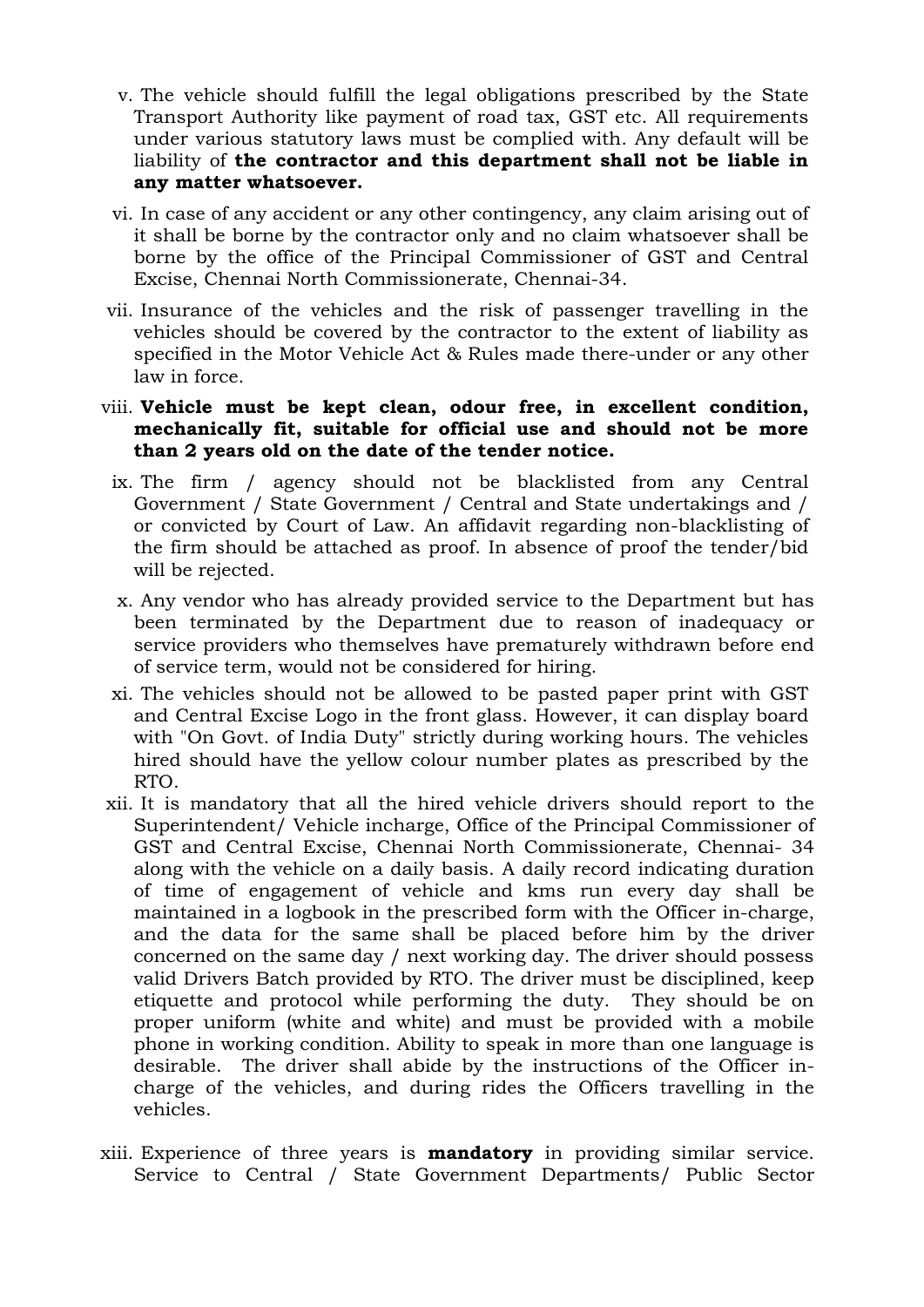Undertakings for a minimum period of 3 years is desirable. TDS certificates for last 3 years are to be submitted as proof for having rendered the service. The vendor should provide the credential of their Car Rental / Travel Agency / Business and also produce list of vehicles owned / offered by him, along with self attested copies of documents like Insurance policy, Registration Certificate, Road Tax receipt, etc. Photocopies of Driving License of the drivers intended to be supplied with hired car may also be provided. Income Tax, PAN Card, business concern shall also be provided.

- xiv. Financial Quotation should be submitted for lump sum hiring charges per month per vehicle, inclusive of all taxes and toll fee if any (except GST).
- xv. The vehicle will be dedicated to the Department and shall be of latest model (not older than 2015). All tax liabilities i.e. Road Tax, GST, Insurance, Pollution Control Certificates etc. will be borne by the service provider.
- xvi. The tenders should be accompanied by Earnest Money Deposit of **Rs.30,000/-** (Rupees Thirty Thousand only) in the form of account of payee Demand Draft from any of the commercial banks in an acceptable form drawn in favor of "**PAO, GST and Central Excise, Chennai"** without which the Technical bids shall be summarily rejected. The earnest money deposit will be returned to all the bidders after finalization of the contract.
- xvii. Planned / Preventive maintenance should be done on Sundays / Holidays so that availability of vehicle during working days is not affected.
- xviii. The hiring charges shall be on the basis of zero based mileage i.e., mileage starting at the office / point of pick-up, as the case may be.
	- xix. The designated vehicles and drivers, which were approved after inspection of vehicles at the time of awarding the contract, would only be put into operation and any changes in vehicle /driver will be allowed only with the express consent of the department.
	- xx. GST registration should be there or the GST Registarion No must be obtained and submitted before or along with bills of first month.
	- xxi. Once the hiring charges are fixed and agreed upon, no increase will be considered during the period of contract.
- xxii. The invoice for hiring, completed in all respects, for each month shall be submitted by last service day for that month or at the earliest.
- xxiii. The vehicles should be provided with fuel and drivers. The department is not liable for any payment to drivers as salary, daily allowance etc.

xxiv. The Motor car shall be run on Petrol or Diesel.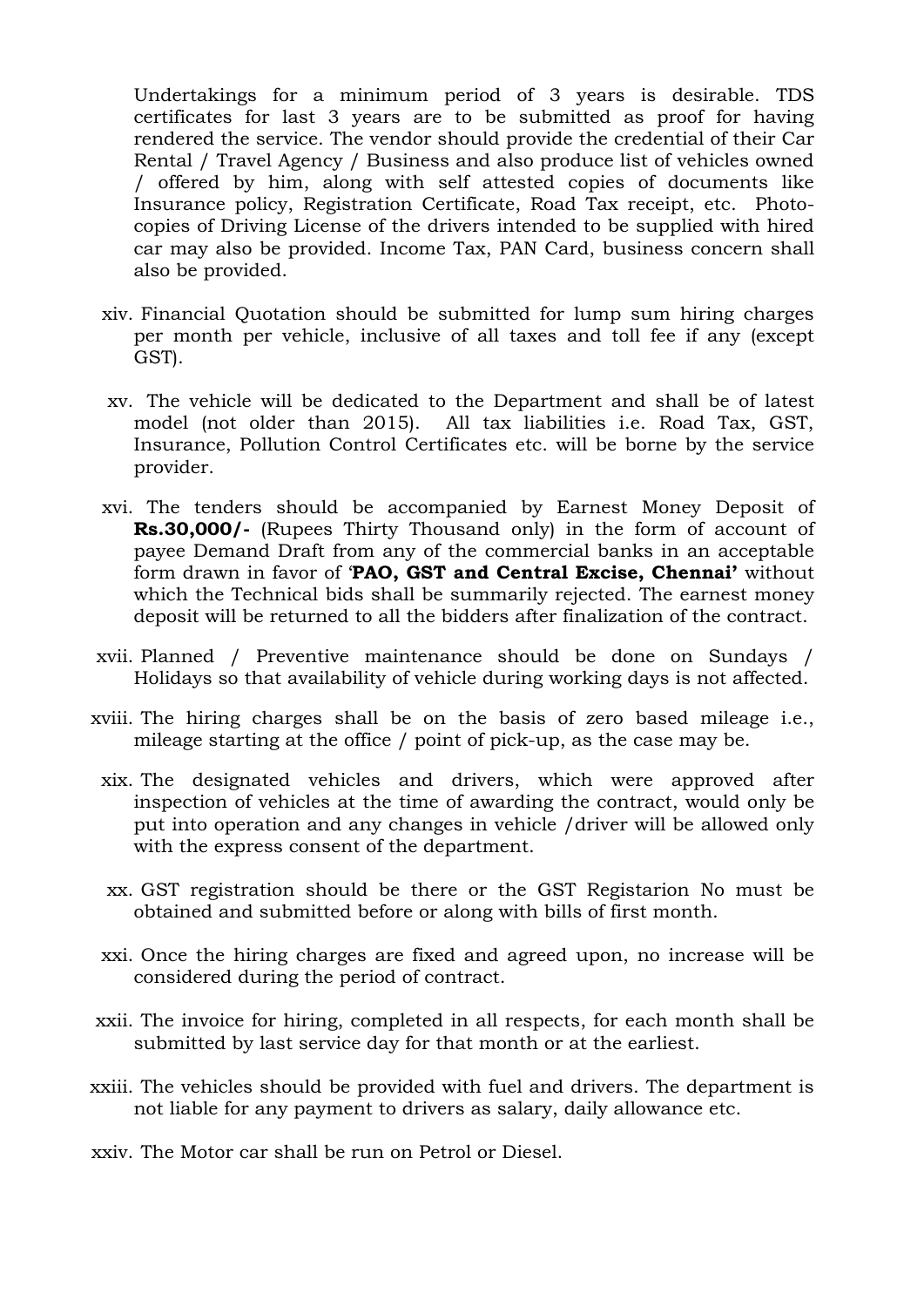xxv. The vehicle"s Fitness Certificate should be renewed in time.

- xxvi. The vehicles should be maintained properly, cleaned every day, and the seats & head rests covered with sweat absorbing white towel.
- xxvii. It shall be ensured all the necessary documents like Registration Certificate, Insurance Certificate, Road Permit, Pollution Control Certificate, etc., are in the custody of the drivers/in vehicle.
- xxviii. The driver should have valid license and the vehicles should be registered with the Competent Authorities.
	- xxix. In case of unsatisfactory service by the service provider, or for any other reason, the contract can be terminated by the department without assigning any reason, and the decision of the Principal Commissioner of GST and Central Excise, Chennai North Commissionerate, 26/1, Mahatma Gandhi Road, Nungambakkam, Chennai-600034 shall be binding and final in this regard.
	- xxx. In case the service provider wants to terminate the contract before the end of contract period, he shall give one month"s notice in writing before the Principal Commissioner of GST and Central Excise, Chennai North Commissionerate. If the service is satisfactory, on mutually consent, this agreement may be extended for further period.
- xxxi. The contract shall be effective for the period of one year from the date specified in the agreement.
- xxxii. If services are not provided on any day or days, the hiring charges payable will be reduced pro-rata.
- xxxiii. Any issues arising during the period of contract, which has not been specifically covered in this agreement, shall be decided by the Principal Commissioner of GST and Central Excise whose decision shall be final and conclusive.
- xxxiv. The vehicles accepted for hiring shall be parked in the premises of Chennai North Commissionerate at 26/1, Mahatma Gandhi Road, Nungambakkam, Chennai-600034 between the timings mentioned.
- xxxv. The Principal Commissioner, Chennai North, Chennai reserves the right to reject any application / quotation / contract, in full or part, without assigning any reason whatsoever.

#### **16. CONDITIONS TO BE SATISFIED IN THE FINANCIAL BID**

The "Qualifying Bids" will be processed first. The "Financial Bid" of bidders who fulfill the terms and conditions specified for "Qualifying Bids" will alone be considered for further process.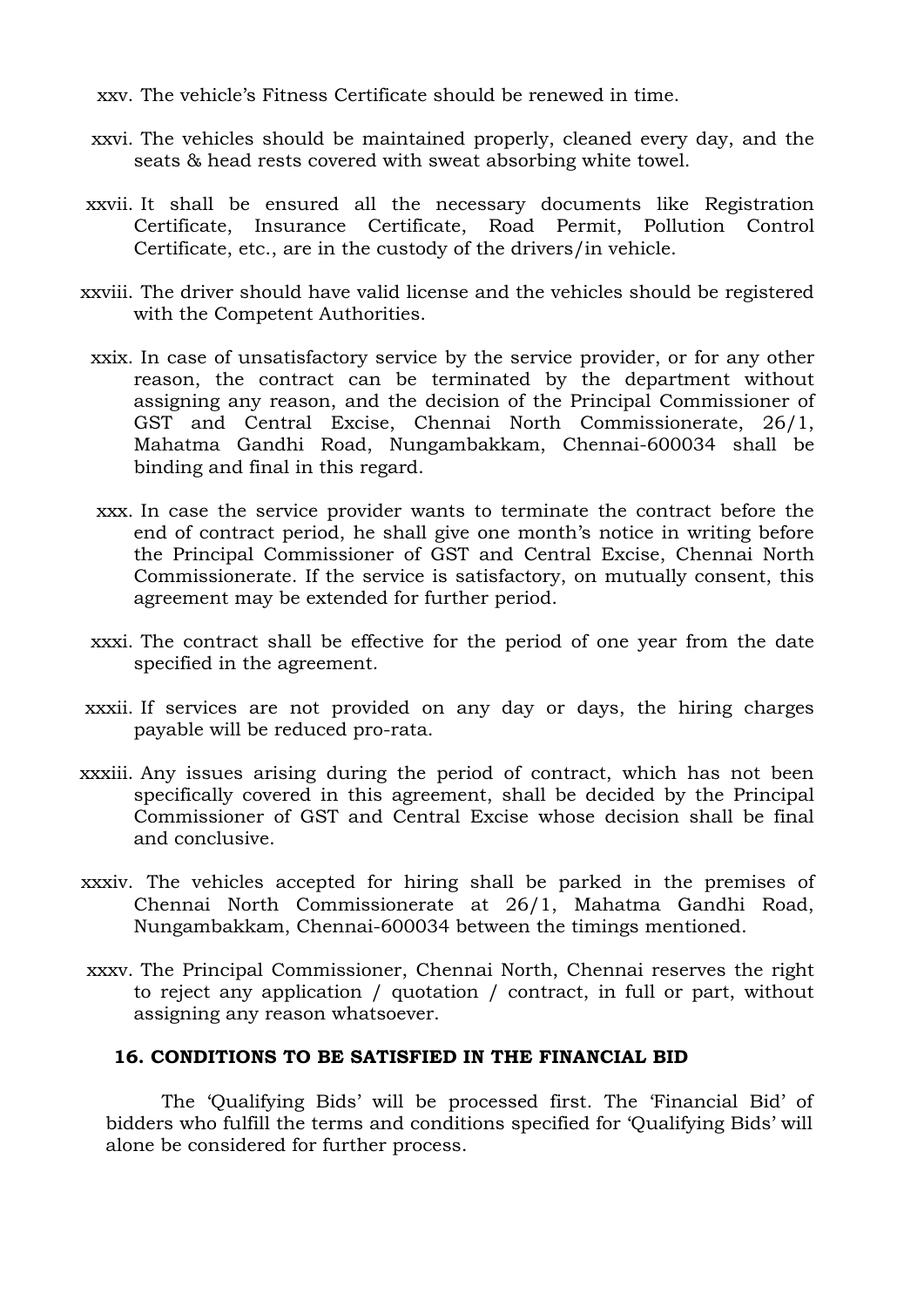## **I. TENDER PROCESS:**

1. Tenders are invited in two parts i.e. (1) Qualifying Bid (2) Financial Bid.

2. The tender form for Qualifying bid in pro-forma prescribed in Annexure - A and the tender form for the financial bid in pro-forma prescribed in the form of BoQ and price bid document (Annexure-B) complete in all aspects shall be uploaded /submitted on CPPP site. The Qualifying Bids will be opened on **28.11.2017 at 1000 hours** in the presence of bidders at the **Principal Commissioner of GST and Central Excise, Chennai North Commissionerate , Chennai-34.** The date and time of opening of "Financial Bid" will be intimated to the eligible bidders after opening the "Qualifying Bids".

3. Absence of the bidders shall not annul the above process and the bids would be processed with the remarks "Bidders Absent".

4. Earnest Money Deposit of **Rs. 30,000/- (Rupees Thirty Thousand only)** per application in the form of Demand Draft / Bankers cheque of scheduled Bank drawn in favour of **"PAO, Central Excise, Chennai"** shall be submitted to the Deputy Commissioner (Prev.) Chennai North GST and Central Excise Commissionerate on the previous day of the bid opening date. Qualifying bids without Earnest Money Deposit will be rejected. The EMD will be returned to all the bidders after finalization of the contract.

5. The tenderer shall sign and stamp each page of this tender document and all other enclosures appended to it as a token of having read and understood the terms and conditions contained herein and submit the same along with the qualifying bid. The tenderer would fill up the information in the Annexure A enclosed to this document in clear and legible terms. The tender documents are not transferable.

6. This office reserves the right to postpone/and/or extend the date of receipt/opening of Rates/Quotations or to withdraw the same, without assigning any reason thereof.

7. This office reserves the right to accept or reject any bid, and to annul the bidding process and reject all bids at any time, without thereby incurring any liability to the affected Bidder or Bidders or any obligations to inform the affected Bidder or Bidders of the grounds for such action.

8. Incomplete bid documents shall be rejected. The valid qualifying bids shall be scrutinized by the Department to short-list the eligible bidders. The financial bids of the short listed bidders will be opened later. Late submission of tenders shall not be accepted. The short listed tender along with the documents will be submitted to the " **Competent authority"** and upon approval by the "**Competent authority"** the successful bidders will be intimated about the award of contract to them.

## **Submission of Tender**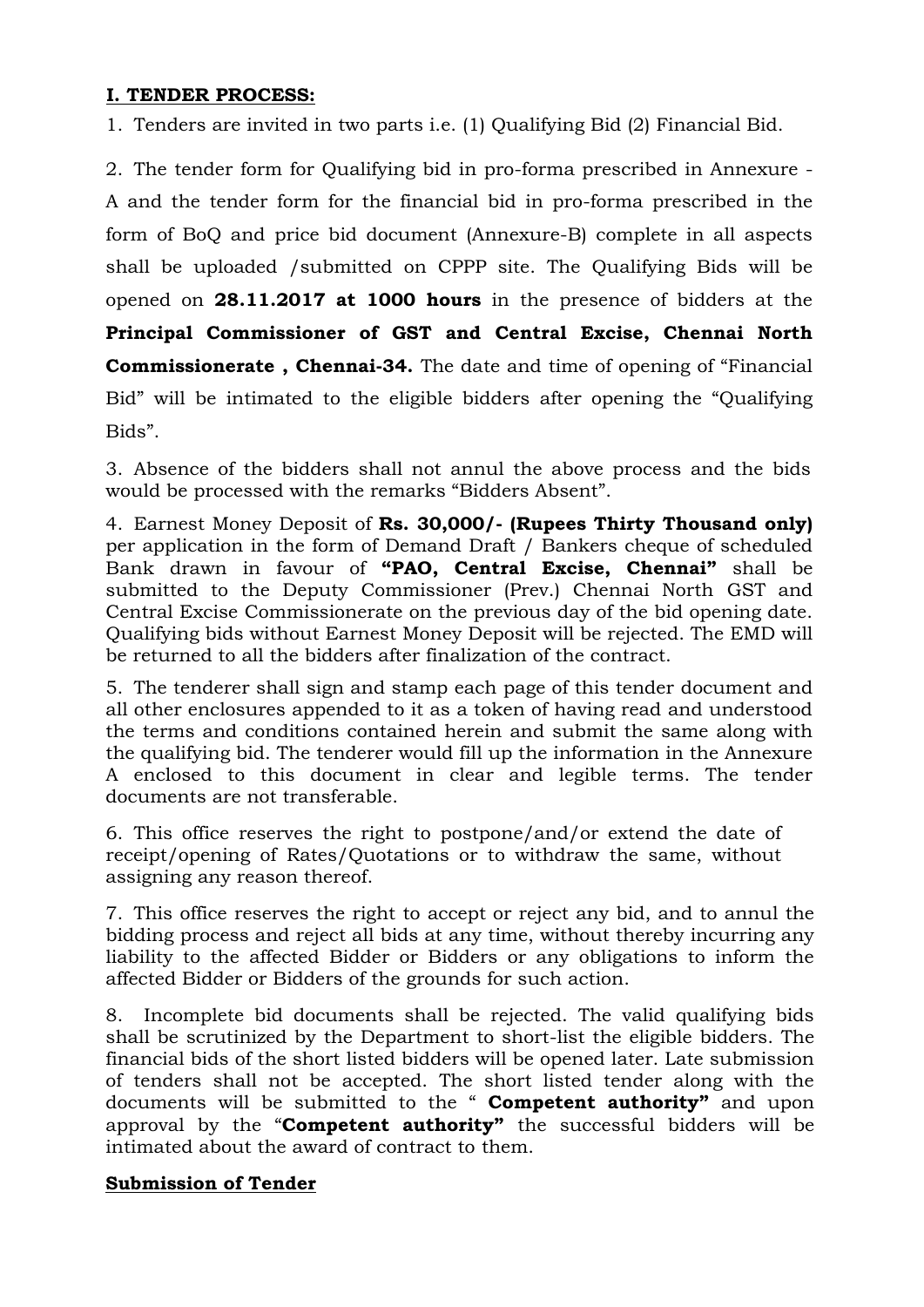## i) Th**e tender shall be submitted online in Two parts, viz., technical bid and Financial bid.**

ii) All the pages of bid being submitted must be signed and sequentially numbered by the bidder irrespective of nature of content of the documents before uploading.

iii) The offers submitted by Telegram/Fax/email shall not be considered. No correspondence will be entertained in this matter. After opening of Technical Bid, the original documents as per requirement of the e-tender document will be verified by this office.

iv) After evaluation of bid, all bidders will get the information regarding their eligibility/ pre-qualification on website. Thereafter, a system generated e-mail confirmation will be sent to all successful bidders. The bidders can check the same from the portal.

v) The Financial bid of the successful bidders (ie. qualified in Technical bid) will be decrypted and opened on-line, on the scheduled date after the pre-scheduled time by the bid openers. The bidder will get information regarding the status of their financial bid and ranking of bidder on website.

## **Technical Bid**

The following documents are to be furnished by the Contractor along with signed and scanned copy of **Technical Bid (Annexure-A)** as per the tender document:

i) Signed and scanned copy of Certificates like Registration certificate, PAN No, GST Registration, etc.

ii) Signed and Scanned Copy of **Tender Acceptance Letter** & **Letter of authorization to submit bid**.

iii) An undertaking (self-certificate) **(Annexure-C)** that the **agency hasn"t been blacklisted** by a Central / State/UT Government institution and there has been no litigation with any government department.

iv) Signed and scanned copies of **TDS certificates** for the last three years.

## **FINANCIAL BID**

(a) Financial bid document in the form of  $BOO$  VehicleHiring.xls

(b) Price/Financial bid undertaking **(Annexure-B)** in pdf.

## **17. Jurisdiction of the Court: -**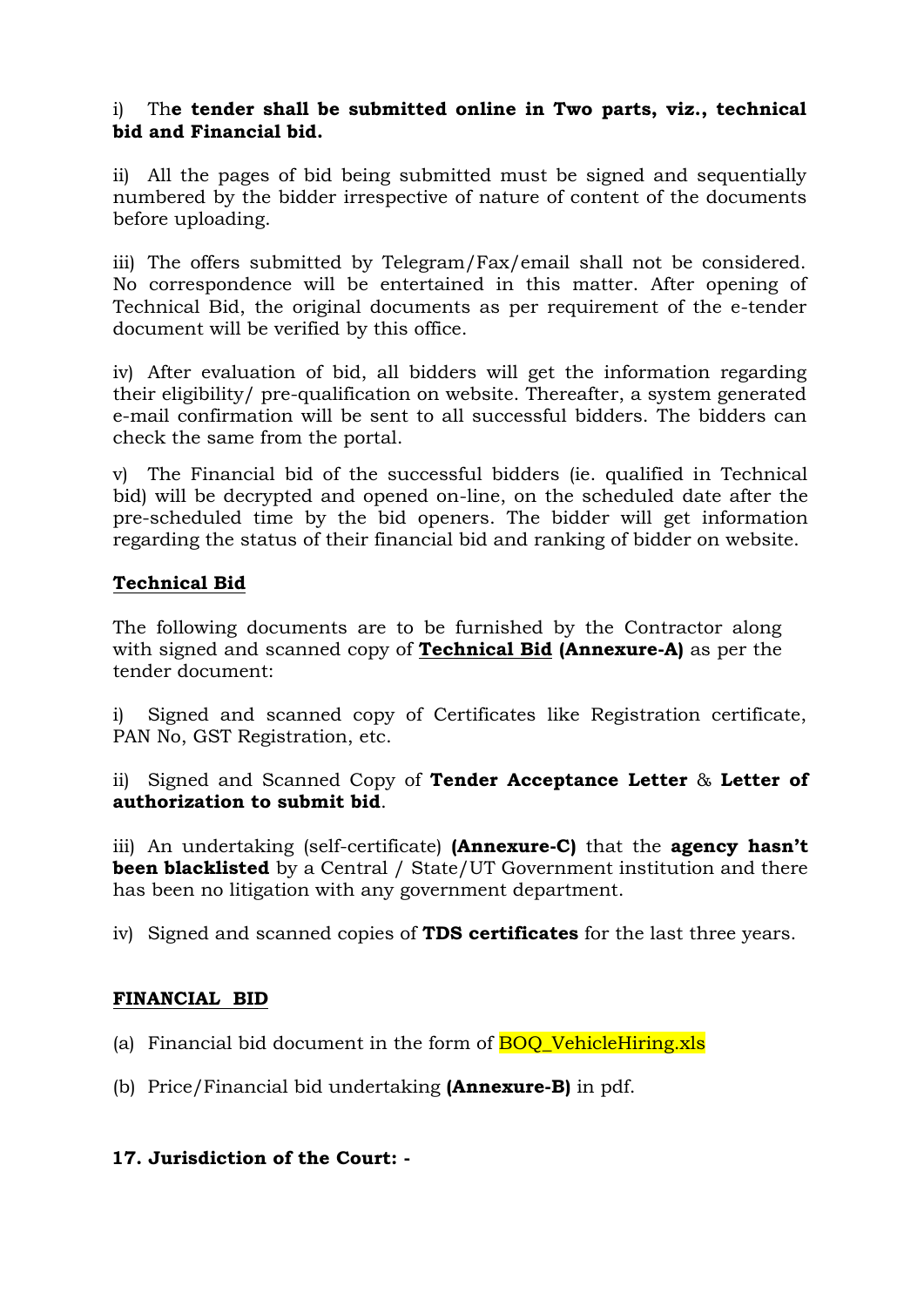(i) In case of any dispute of any kind and in respect of whatsoever arising out of tender / contract, the decision of the Hon'ble Courts at Chennai will be final and binding.

> ADDITIONAL COMMISSIONER CHENNAI NORTH COMMISSIONERATE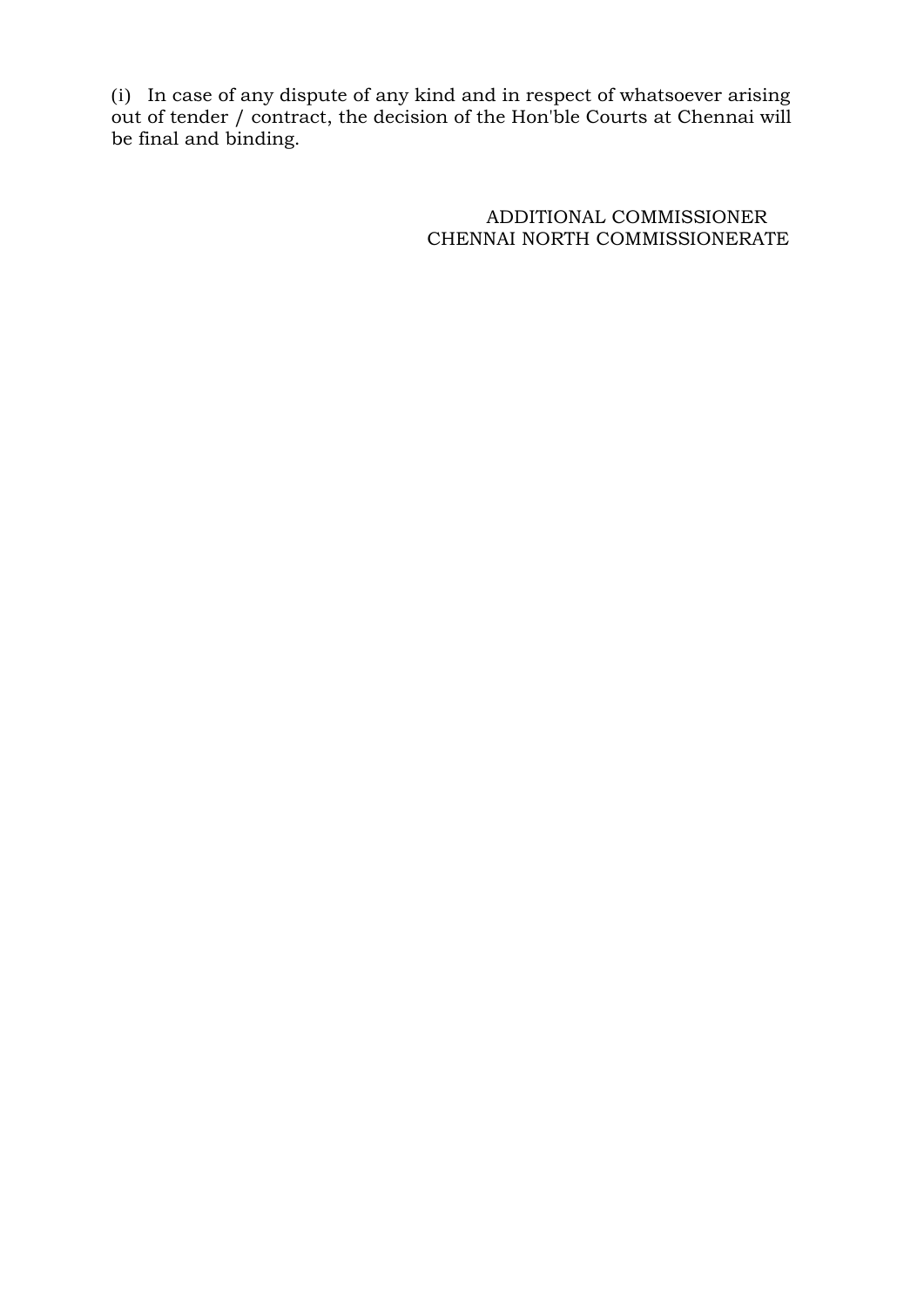# **Annexure-A**

# **TECHNICAL BID**

| 1.    | Name of the Bidder:                                                                                                                                                                                                      |               |                        |
|-------|--------------------------------------------------------------------------------------------------------------------------------------------------------------------------------------------------------------------------|---------------|------------------------|
| 2.    | Address:                                                                                                                                                                                                                 |               |                        |
| 3.    | Mobile no. of the Bidder:                                                                                                                                                                                                |               |                        |
| 4.    | PAN No. (enclose self attested<br>copy of proof):                                                                                                                                                                        |               |                        |
| $5$ . | GST Registration no. (enclose<br>self attested copy of proof):                                                                                                                                                           |               |                        |
| 6.    | Name of the Vehicle:                                                                                                                                                                                                     |               |                        |
| 7.    | Details of the Earnest Money:-                                                                                                                                                                                           |               |                        |
|       | (i) Name of the Bank:                                                                                                                                                                                                    |               |                        |
|       | $(ii)$ D. D. No. $&$ Date:                                                                                                                                                                                               |               |                        |
|       | $(iii)$ Amount:                                                                                                                                                                                                          |               |                        |
|       | (iv) In case of Exemption<br>(supporting documents<br>enclosed):                                                                                                                                                         |               |                        |
|       |                                                                                                                                                                                                                          |               |                        |
| 8#    | Model and year of manufacture<br>of Vehicle.                                                                                                                                                                             | Vehicle model | Year of<br>manufacture |
| 9.    | RC Book No. for each vehicle<br>(enclose self attested copy of<br>proof)                                                                                                                                                 |               |                        |
| 10.   | Kms run by the vehicle upto date<br>of filing of tender.                                                                                                                                                                 |               |                        |
| 11.   | Whether blacklisted by any<br>Central / state Government or<br>Central / State Government<br>under takings? If blacklisted,<br>indicate details.(submit the<br>affidavit about non-blacklisting<br>in prescribed format) |               |                        |

# Not applicable for the bidder who wants to give a new vehicle if the contract is awarded to him.

It is certified that all terms and conditions stipulated in the tender document is acceptable.

Date: Name and Signature of bidder with seal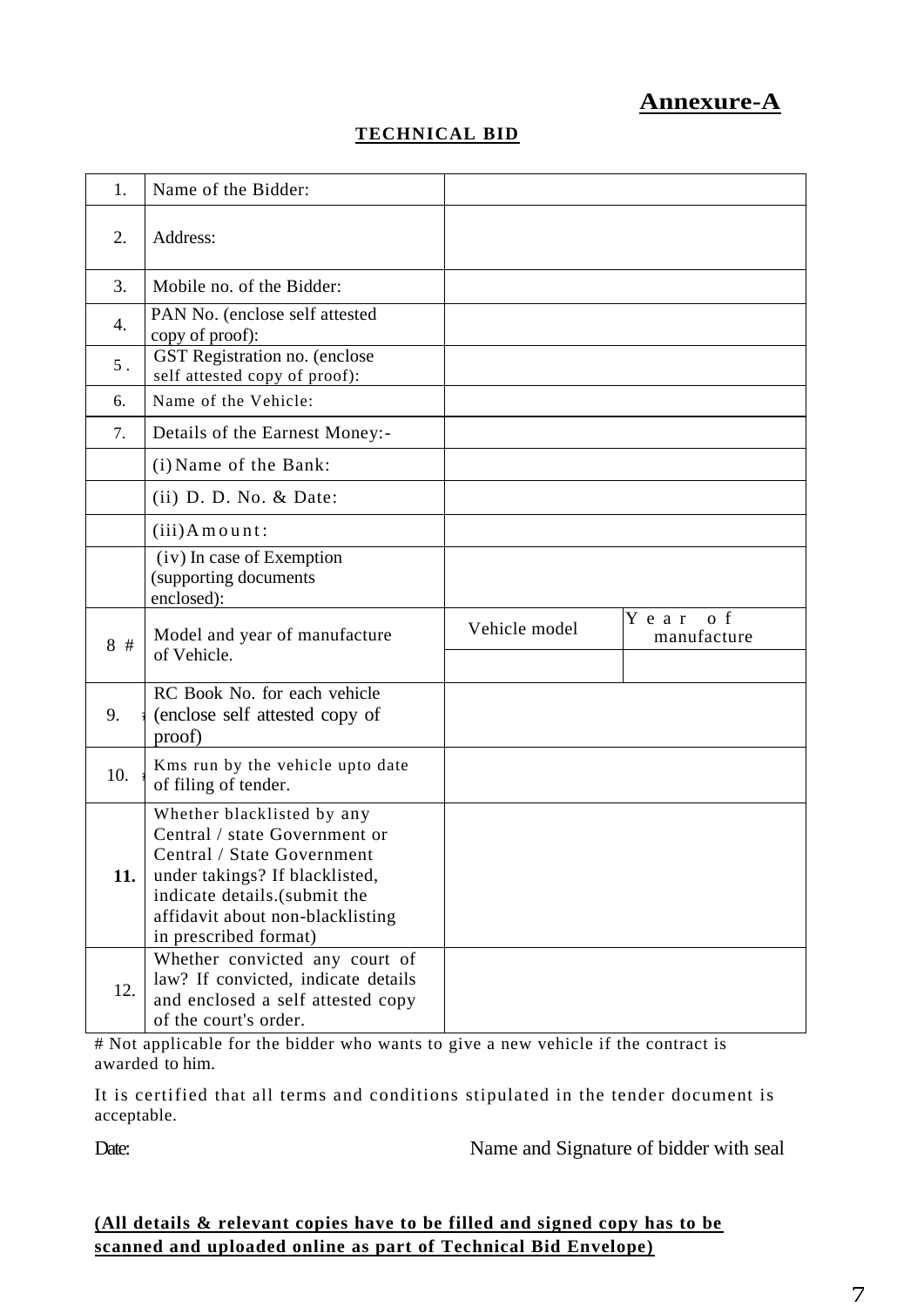#### **ANNEXURE-B**

#### **PRICE/ FINANCIAL BID DOCUMENT**

 $\frac{1}{2}$  ,  $\frac{1}{2}$  ,  $\frac{1}{2}$  ,  $\frac{1}{2}$  ,  $\frac{1}{2}$  ,  $\frac{1}{2}$  ,  $\frac{1}{2}$  ,  $\frac{1}{2}$  ,  $\frac{1}{2}$  ,  $\frac{1}{2}$  ,  $\frac{1}{2}$  ,  $\frac{1}{2}$  ,  $\frac{1}{2}$  ,  $\frac{1}{2}$  ,  $\frac{1}{2}$  ,  $\frac{1}{2}$  ,  $\frac{1}{2}$  ,  $\frac{1}{2}$  ,  $\frac{1$ 

- (a) Price bid undertaking
- (b) Schedule of price bid in the form of BOQ\_Vehiclehiring.xls

#### **PRICE BID UNDERTAKING**

From: (Full name and address of the Bidder)\_\_\_\_\_\_\_\_\_\_\_\_\_\_\_\_\_\_\_\_\_\_

To,

The Principal Commissioner,

GST & Central Excise,

Chennai North Commissionerate,

Chennai.

Dear Sir/Madam,

I submit the Price Bid for\_\_\_\_\_\_\_\_\_\_\_\_\_\_\_\_\_\_\_\_\_\_\_\_\_\_\_\_\_\_\_\_\_\_\_\_\_\_\_\_\_\_ and related activities as envisaged in the Bid document.

2. I have thoroughly examined and understood all the terms and conditions as contained in the Bid document, and agree to abide by them.

3. I offer to work at the rates as indicated in the price Bid, inclusive of all applicable taxes except GST.

Yours faithfully

Signature of Authorized Representative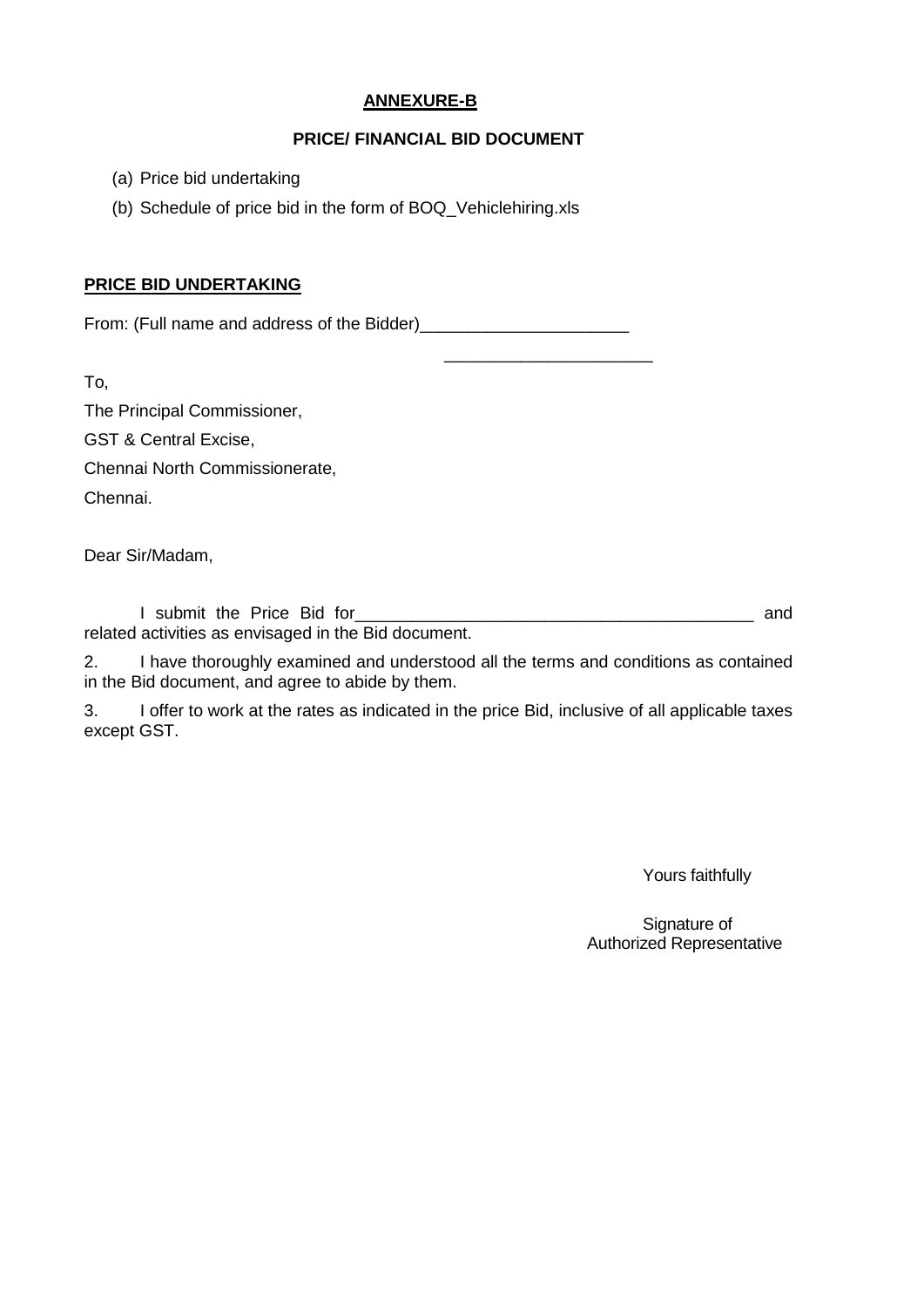**The Notary (Public) Civil** 

**Court,**

**I....................................................................................... aged about .................son of .................................................................................. residing at............... ............................................................. do hereby solemnly affirm state as follows:**

That **I am the proprietor of M/s**

- **1. That my Agency / firm / Central or State Government / Central or State government undertakings has been allowed to participate in the tender dated ..................................... of the Principal Commissioner of GST and Central Excise, Chennai North Commissioenrate, Chennai- 600 034** for **hiring of vehicle.**
- **2. That, I have neither been convicted nor any cognizance has been taken against by any Court of Law till date**
- **3. That my Agency / firm / Central or State Government / Central or State government** undertakings has not been blacklisted from any Central / **State Government Department and Central or State government undertakings.**

**The above statement is true to the best of knowledge and belief.**

**Witness Depondent**

**1.**

#### **(All details & relevant copies have to be filled and signed cony has to be scanned and uploaded online as part of Technical Bid Envelopel**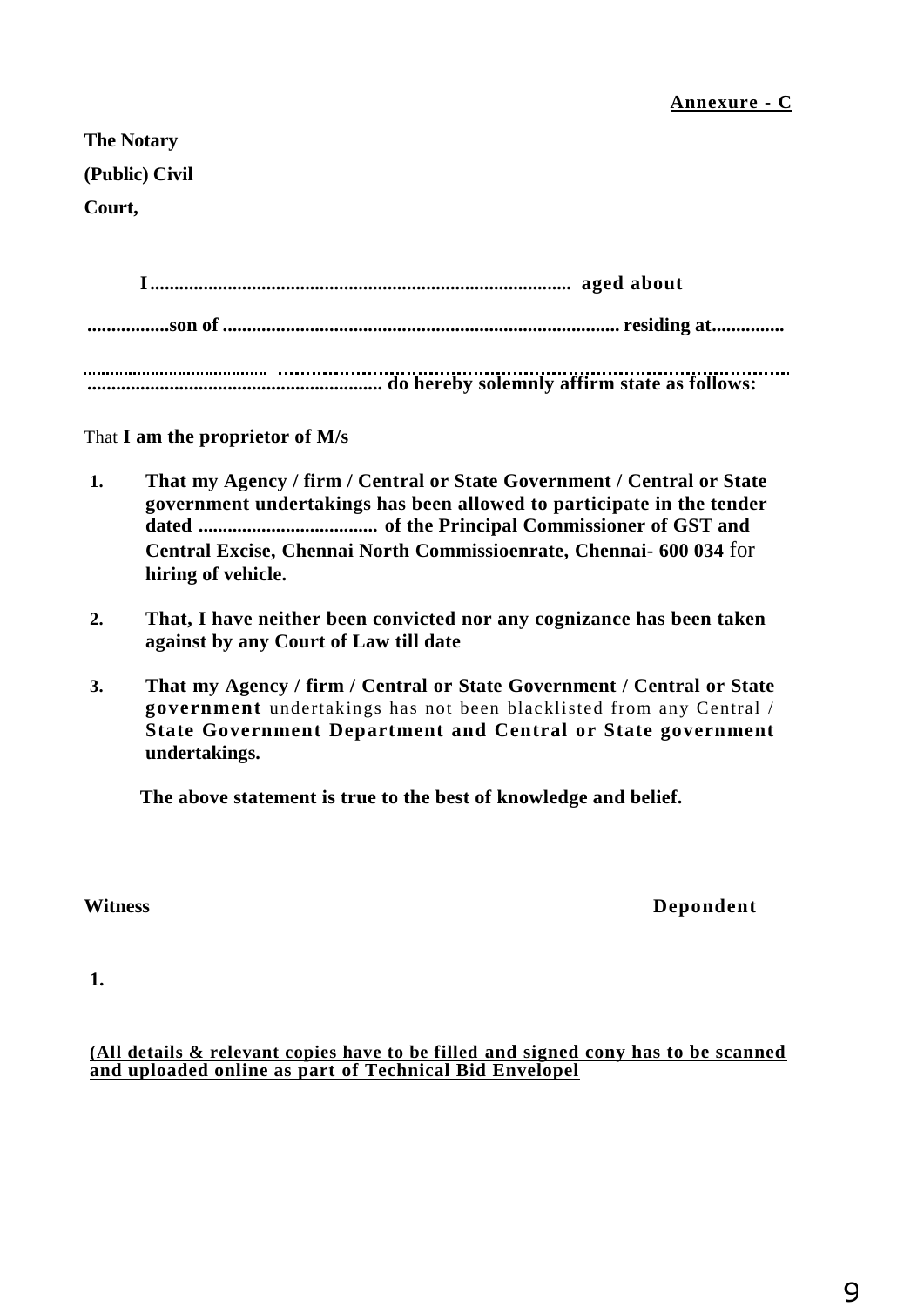## **Proforma of Bank Guarantee for performance security (To be stamped in accordance with stamp Act)**

Ref. No. Date:

Bank Guarantee no. **Date:** Date: **Date:** Date: **Date:** Date: **Date: Date: Date: Date: Date: Date: Date: Date: Date: Date: Date: Date: Date: Date: Date: Date: Date: Date: Date: Date:**

To

The Additional Commissioner of GST and Central Excise, Chennai North Commissionerate, Chennai.

Dear Sir,

In consideration of the Principal Commissioner of GST and Central Excise, 26/1, Mahatma Gandhi Road, Nungambakkam, Chennai- 600 034 (hereinafter referred to as the "owner", which expression shall unless repugnant to the contest or meaning there of include its successors, administrators and assigns) having awarded the contract for hiring of........................... vehicles (specification) to M/s........................................................ with its registered office at ............................................................... (hereinafter referred to as "contractor" which expression shall unless repugnant to the context or meaning thereof, include its successors, administrators, executors and assigns), by letter of Award no dated and the same having been acknowledged by the "contractor" resulting in a contract to be executed for which the contractor having agreed to provide a contract performance guarantee for the faithful performance of the entire contract amounting to Rs (Rupees

) only.

We ...............................................................................................................

.......... (name and address of the bank) having its head office at (hereinafter referred to as the 'bank' which expression shall, unless repugnant to the context or meaning thereof, include its successors, administrators, executors and assigns) do hereby guarantee and undertake to pay the owner, on demand any or all monies payable by the contractor to the extent of Rs (Rs ) only.

Only as aforesaid, at any time up to ............................... (days/month/year) without any demur, reservation, contest, recourse or protest and / or without any reference to the contractor.

Any such demand made by the owner on the bank shall be conclusive and binding notwithstanding any difference between the owner and the contractor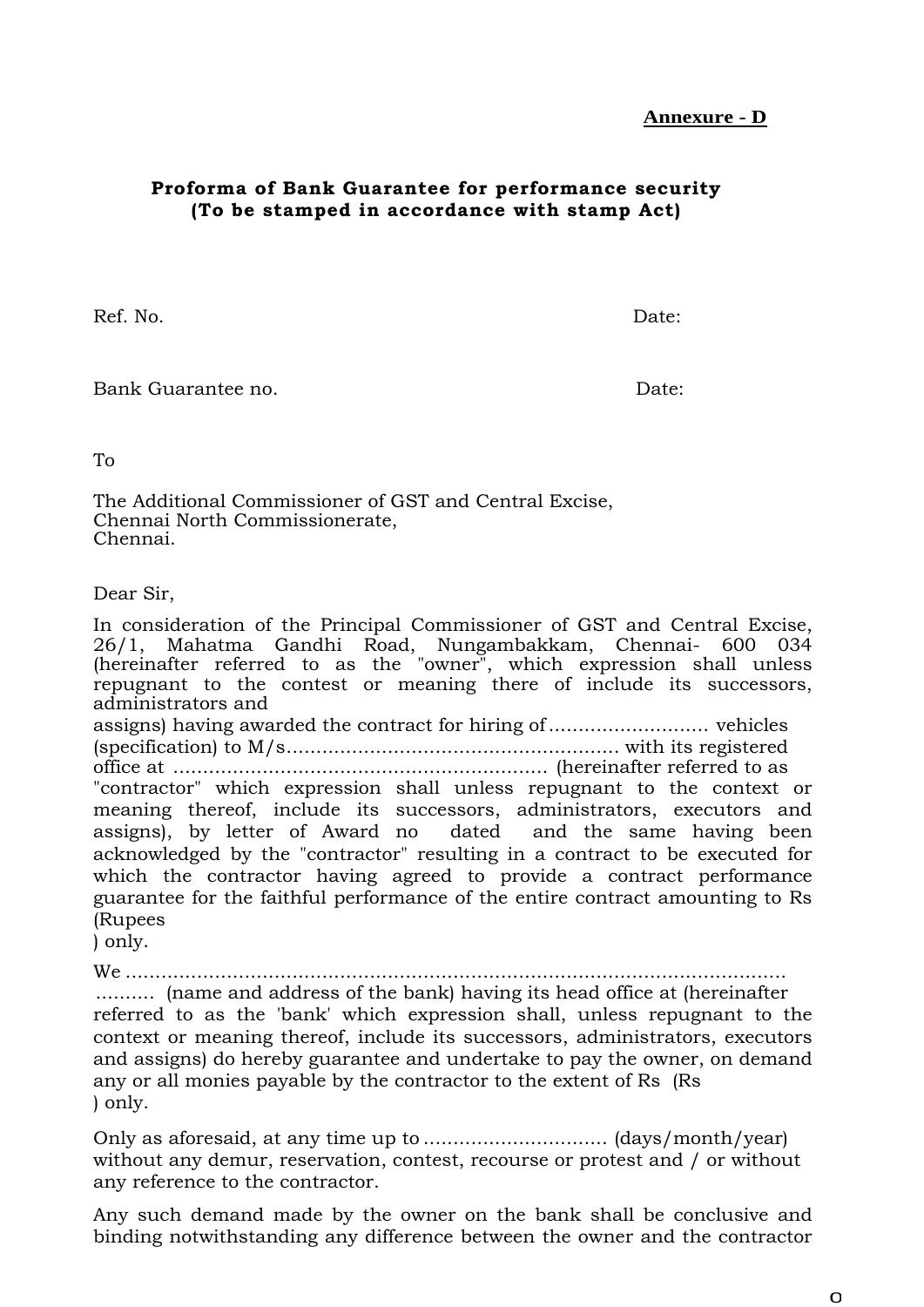or any dispute pending before any court, tribunal, arbitrator or any other authority. The bank undertakes not to revoke this guarantee during its currency without previous consent of the owner and further agrees that the guarantee herein contained shall continue to be enforceable till the owner discharges this guarantee.

The owner shall have the fullest liberty without affecting in any way the liability of the bank under the guarantee from time to time to extend the time for performance or the contract by the contractor. The owner shall have the fullest liberty, without affecting this guarantee, to postpone from time to time the exercise of any powers vested in them or of any right which they might have against the contractor and to exercise the same at any time in any manner, and either to enforce or to forbear to enforce any covenants, contained or implied, in the contract between the owner and the contractor or any other course or remedy or security available to the owner. The bank shall not be released to its obligation under these presents by any exercise by the owner of its liberty with reference to the matters aforesaid or any of them or by reason of any other act of omission or commission on the part of the owner or any other indulgences shown by the owner or by any other matter or thing whatsoever which under law would, but for this provisions have the effect of relieving the bank.

The bank also agrees that the owner at its option shall be entitled to enforce this guarantee against the bank as a principal debtor, in the first instance without proceeding against the contractor and not withstanding any security or other guarantee the owner may have in relation to the contractor's liabilities.

Notwithstanding anything contained herein above our liability under this guarantee is restricted to ....................and it shall remain in force up to and including.................................................and shall be extended from time to time for such period (not exceeding one year), as may be desired by M/s...... ………………………………….on whose behalf this guarantee has been given.

Dated this .................. Day of..................................2017 at.........................

**Witness:**

(name) (name)

(official address) (official address)

Attorney as per power of Attorney no.................. date ........................

(signature) (signature)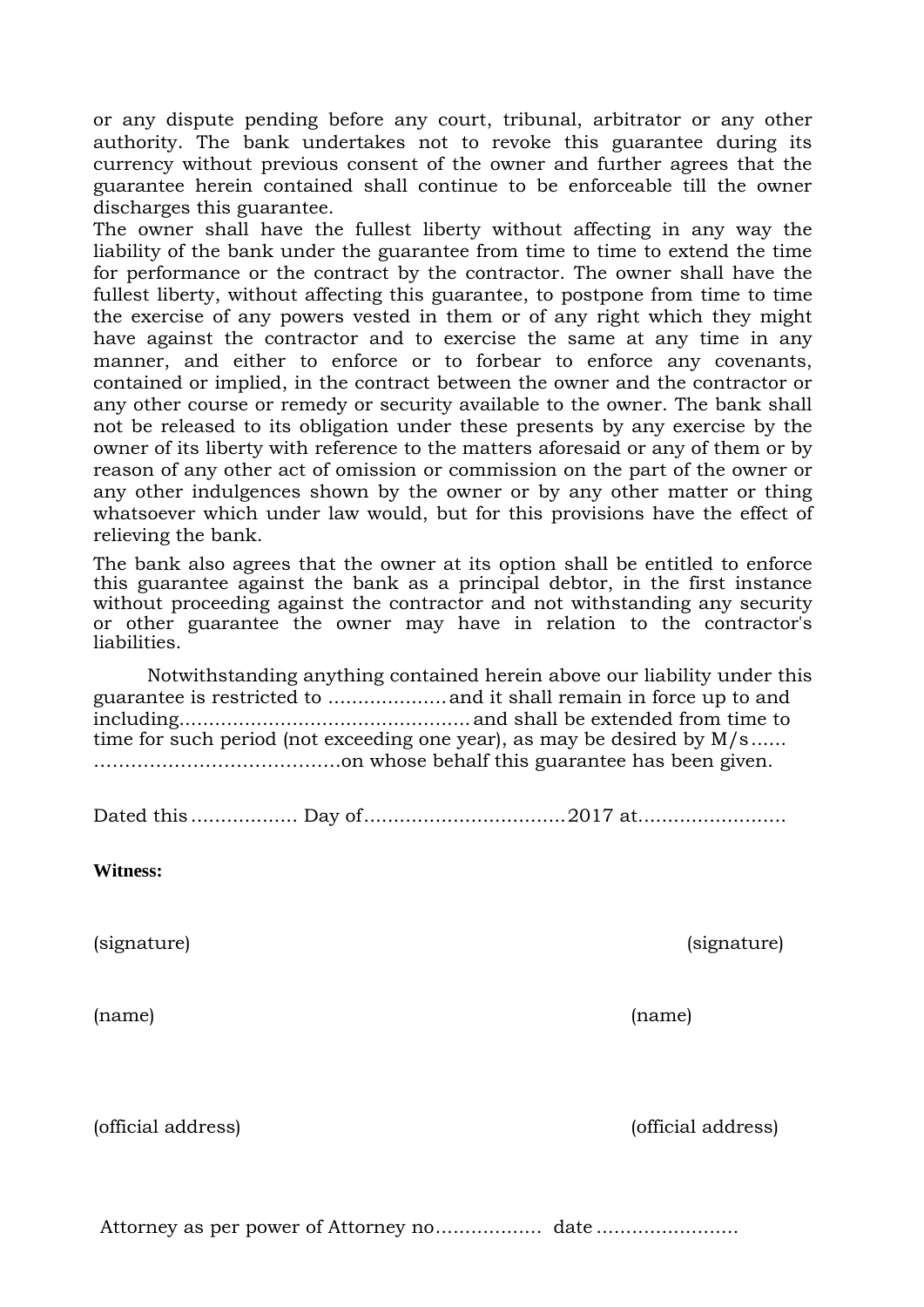**1**

**Hired Vehicle Contract Agreement between the Additional Commissioner of GST AND Central Excise (Vehicles), Office of the Principal Commissioner of GST and Central Excise, Chennai North Commissionerate, Chennai-600 034/ Additional Director General, DGGST AND**

M/s

## **A. Preamble:**

This agreement is made on day of **2017** between the office of the Principal Commissioner of GST and Central Excise, 26/1, Mahatma Gandhi Road, Nungambakkam, Chennai- 600 034/ Additional Director General, DGGST of the one part and M/s having Address

the other part (which expression shall unless excluded by or repugnant to the context by deemed to **include his in office** or assigned of the other part).

B. **Whereas:** Office of the Principal Commissioner of GST and Central Excise, Chennai North Commissionerate, 26/1, Mahatma Gandhi Road, Nungambakkam, Chennai- 600 034/ Additional Director General, DGGST has issued letter award to M/s

for providing hired vehicle

(Vehicle name) on monthly basis as per term and conditions stipulated in tender documents and elaborated in clause 'D' below.

## **C. Contract:**

M/s agrees to provide hired vehicles (As in clause 'B' above) on the charges valid as mentioned as below:

1. **Charges:** nos of staff cars with (vehicle name) @ Rs /- (excluding GST) per month for run up to kms per month and  $\omega$  Rs  $/$ - per km above kms in a month and nos of operational cars with (vehicle name)  $\omega$  Rs  $/$ - (excluding GST) per month for run up to kms per month and @ Rs /- per km above **kms in a**  month.

**2. Validity of the Contract agreement:** The validity of the contract agreement will be for a period of one year from 1st December, 2017.

## **D. Terms and Condition for hiring of the vehicle:**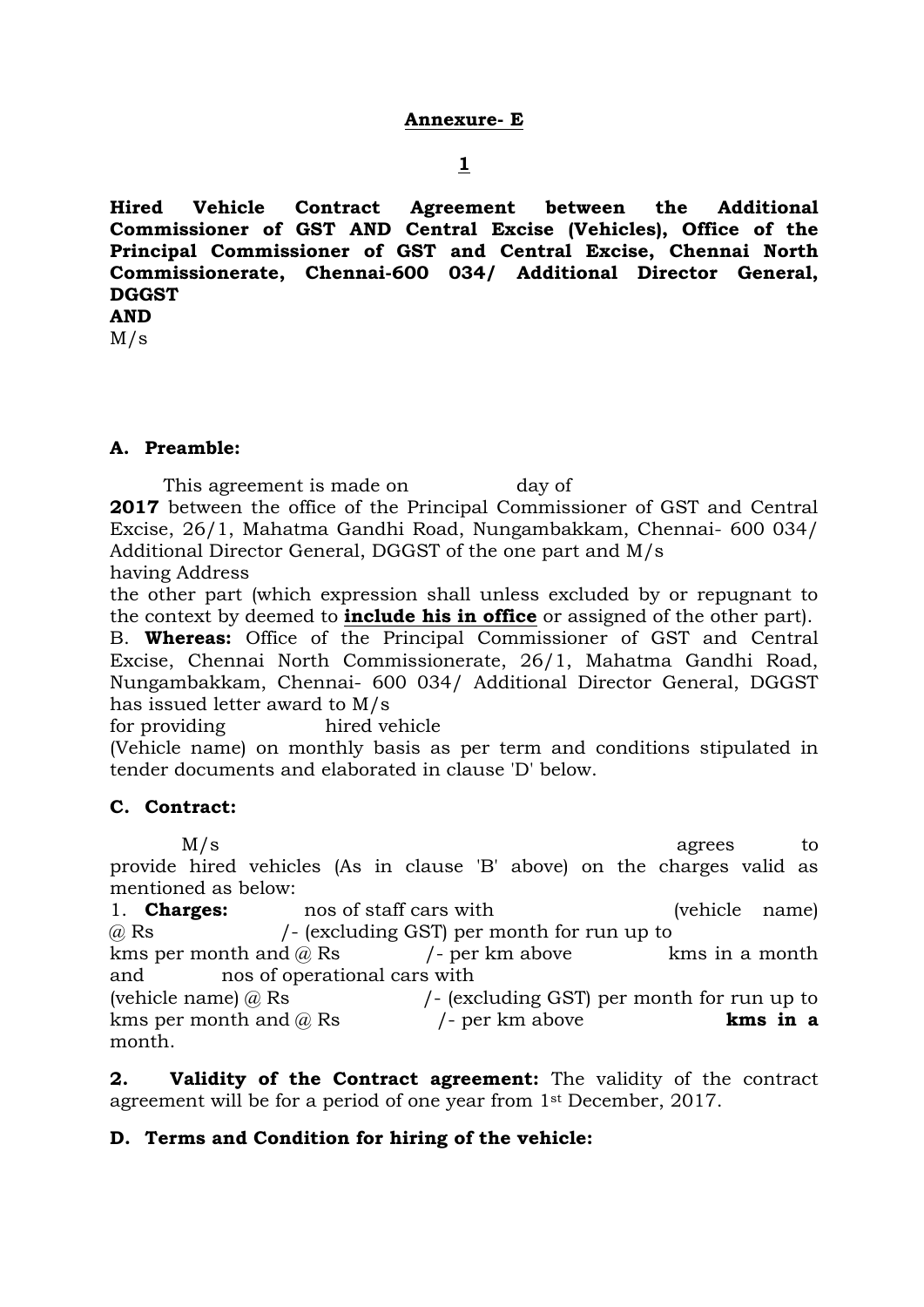# **1. Performance Security/Guarantee: -**

(i) The successful tenderer will be wholly and solely responsible for any damage/levy/claim will be liable to pay the said damage/levy/claim. In this context, the successful bidder will submit Bank Guarantee issued by a Nationalized Bank for an amount of five percent of the value of the contract as specified in the bid documents, in respect of all nine vehicles towards performance security in favour of the Principal Commissioner of GST and Central Excise, Chennai North Commissionerate payable at Chennai. Performance Security should remain valid for a period of sixty days beyond the date of completion of all contractual obligations of the supplier including warranty obligations.

# **2. Subletting of Contract: -**

(i) The successful bidder shall not be allowed to sublet / subcontract the contract to any other contractor.

# **3. Contract period: -**

# **(i) The contract shall be in force for a period of one year from the date of execution of the contract in respect of each vehicle separately.**

**(ii)** The Principal Commissioner of GST and Central Excise, 26/1, Mahatma Gandhi Road, Nungambakkam, Chennai- 600 034 reserves the right to extend or reduce the period of time. The Office of the Principal Commissioner of GST and Central Excise, 26/1, Mahatma Gandhi Road, Nungambakkam, Chennai- 600 034 can terminate the contract in case of poor performance after giving one month advance notice. The department will have the right to terminate the contract of successful bidder and allot the same to any other willing valid bidder in case of unsatisfactory performance of the successful bidder. The contract can also be terminated prematurely in case of introduction of change of system of the instant tender.

**(iii)** The Principal Commissioner of GST and Central Excise, 26/1, Mahatma Gandhi Road, Nungambakkam, Chennai- 600 034 reserves the right to increase or decrease the number of hired vehicles at any time with the same terms and conditions during the period of agreement between the Department and the service provider.

# **4. Capabilities, specification & formalities for Driver: -**

(i) The bidders must ensure that the drivers employed have valid driving license and clean driving record.

(ii) The drivers of the vehicle provided must follow traffic rules and all other regulations prescribed by the Government from time to time.

(iii) The drivers shall observe all the etiquette and protocol while performing the duty and shall be neatly dressed.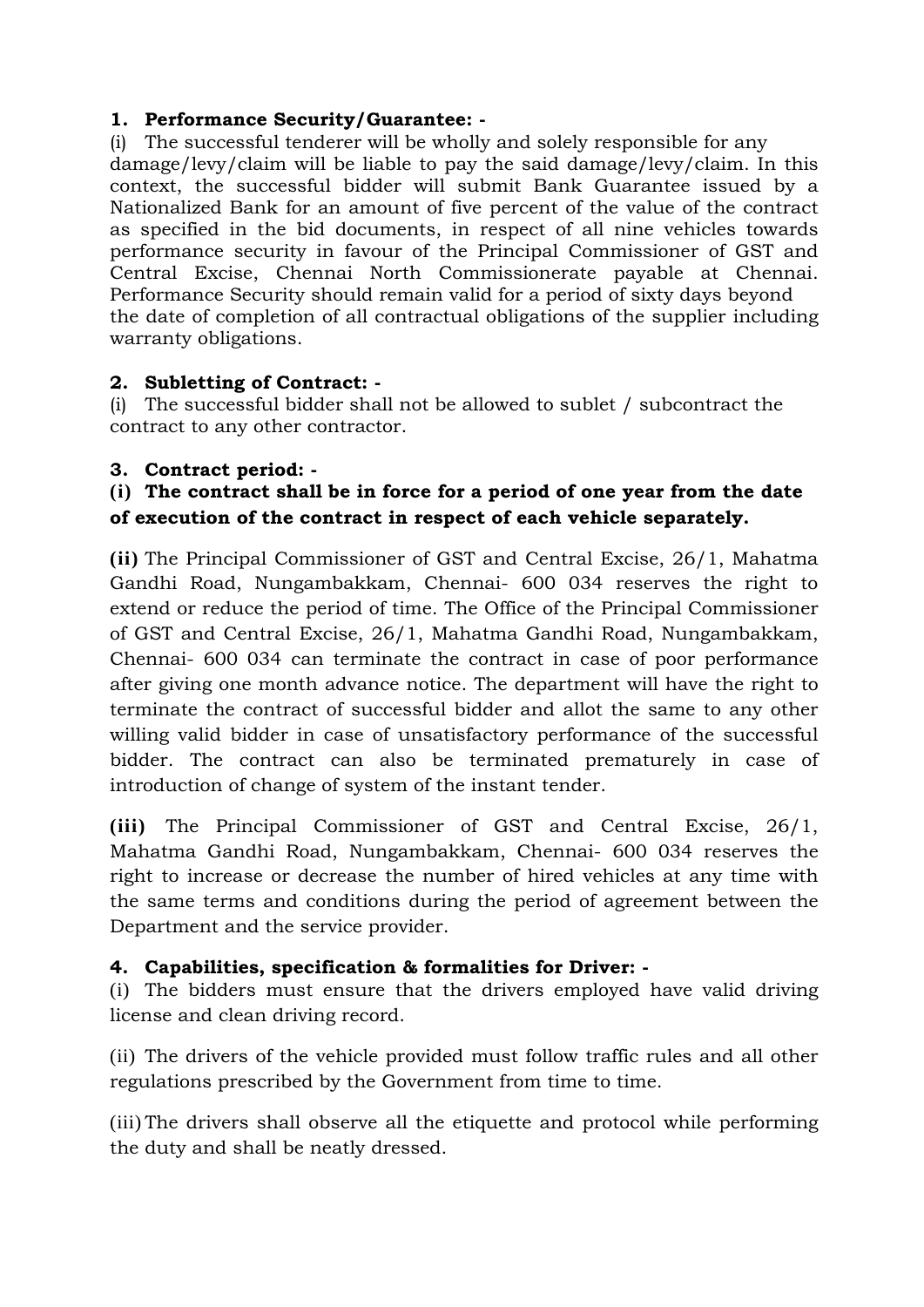(iv) The drivers should have minimum 5 years of experience of driving. They should have valid driving license for driving passenger vehicles on hire.

(v) The drivers should be well versed with the roads and the places in Bihar and should have experience in city/urban driving as well as rural driving.

(vi) Once the driver has been allotted to a particular vehicle, he should remain with the same vehicle for a period of at least one year. Any change in the designated driver should be intimated to the concerned officer before 24 hours such change is effected.

(vii) The driver should be provided with a good working mobile phone which should not in switch off mode at any point of time.

(viii) The driver should be decent and well behaved and should not have any

criminal/adverse police record against him and he should not have any past history of accidents.

(ix) The driver should not be addicted.

(x) The driver should be ready / prepared for outstation journeys at short notice.

## **5. Billing and Payment: -**

(i) The billing will be done on monthly basis. The monthly bills, in duplicate, shall be submitted to the concerned vehicle in-charge on the last service day of the month or at the earliest.Non-submission of the bill beyond the above period without justification would not be entertained and it would be presumed that bidder has no claim for payment.

(ii) The department will not make any advance payment.

## **6. Penalty: -**

**(i)** A penalty of Rs. 1,000/- only per vehicle will be levied if any vehicle or driver or agency /firm fail to meet effective terms and conditions on any day.

## **7. Other Terms and conditions: -**

**(i) The vehicles will** be used for office as staff car upto 30/31 days upto 2500 kms in a month and operational car upto 20/25 days upto 2000 kms in a month.

**(ii) The** vehicles will be deemed to be at the disposal of the Principal Commissioner of GST and Central Excise, 26/1, Mahatma Gandhi Road, Nungambakkam, Chennai- 600 034during the period of operational use and contractor shall have to make available the vehicle on all the days of a month, seven days a week.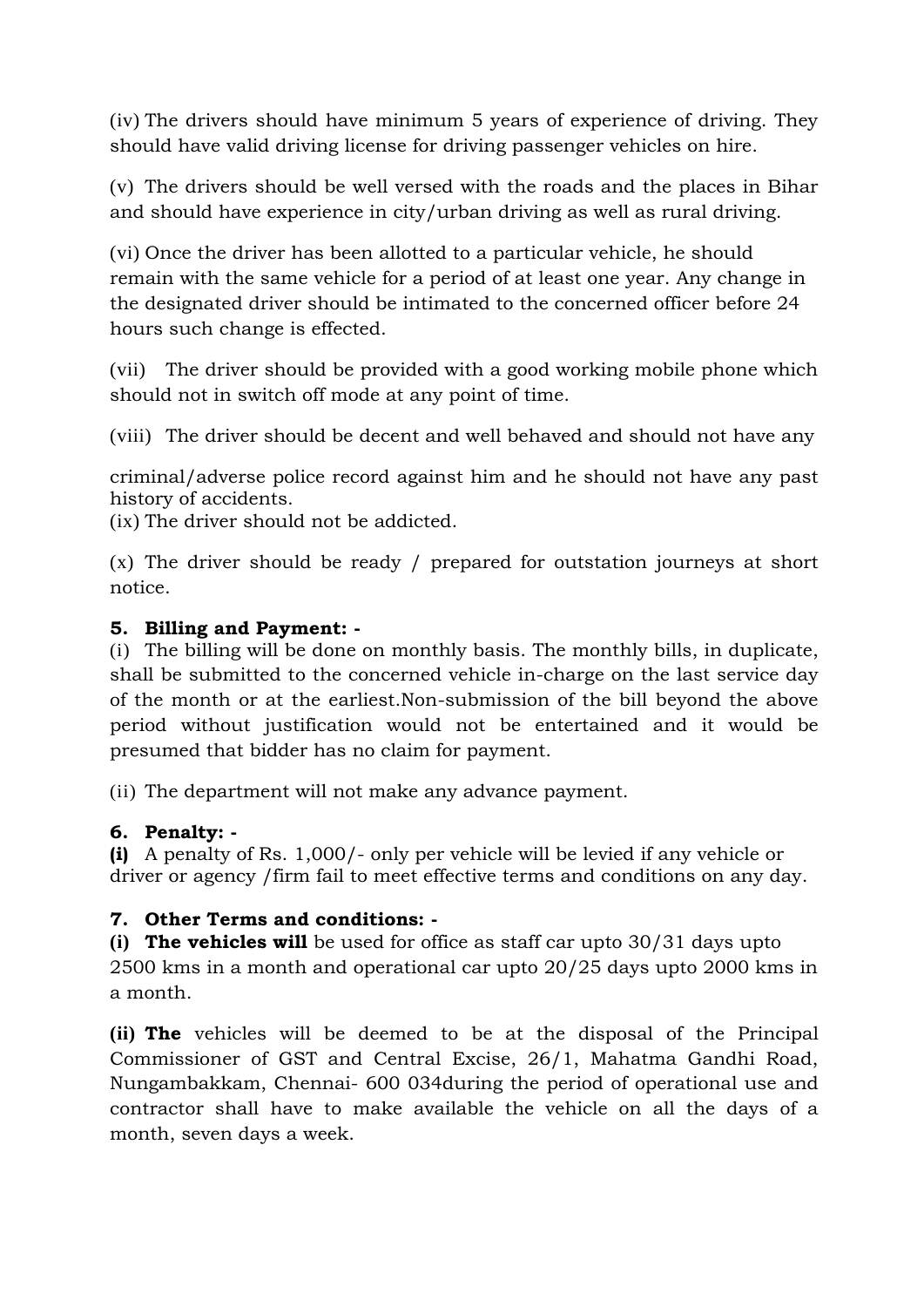**(iii)** The vehicles must be available at any time of any day as desired by the department. Also, in case of breakdown of any vehicle, substitute vehicle shall be provided in time failing which the department shall have the right to hire a vehicle from the market and cost incurred to this will be borne by the firm.

**(iv)** The liabilities of the official of this office will be limited to the hiring charges agreed in the contract.

**(v)** The responsibility for the safety and security of the vehicles provided to department solely lies with the contractor. It is also the contractor's absolute responsibility to take care of any damage / repairs caused to the vehicle during the validity of the contract.

**(vi)** The vehicle should fulfil the legal obligations prescribed by the State Transport Authority like payment of road tax, etc. All requirements under various statutory laws must be complied with. Any default will be liability of the contractor and this department shall not be liable in any matter whatsoever. **In** case of any accident or any other contingency, any claim arising out of it shall be borne by the contractor only and no claim whatsoever shall be borne by the Chennai North Commissionerate, Chennai.

**(vii)** Insurance of the vehicles and the risk of passenger travelling in the vehicles should be covered by the contractor to the extent of liability as specified in the Motor Vehicle Act & Rules made there-under or any other law in force.

# **(viii) Vehicle must be kept clean, odor free, in excellent condition, mechanically fit, suitable for official use and should not be more than 2 years old on the date of the tender notice.**

**(ix)** The firm / agency should not be blacklisted from any Central Government / State Government / Central and State undertakings and / or convicted by a Court of Law. An affidavit regarding non-blacklisting of the firm should be attached as proof. In absence of proof the tender/bid will be rejected.

**(x)** Drivers of the respective vehicles should maintain a log book reflecting date / time / Kms run which should be submitted to the Office of Principal Commissioner of GST and Central Excise, Chennai North Commissionerate, 26/1, Mahatma Gandhi Road, Nungambakkam, Chennai- 600 034 as and when required.

**(xi)** The vehicles should not be allowed to paste paper print with GST and Central Excise Logo in the front glass. However, it can display board with "On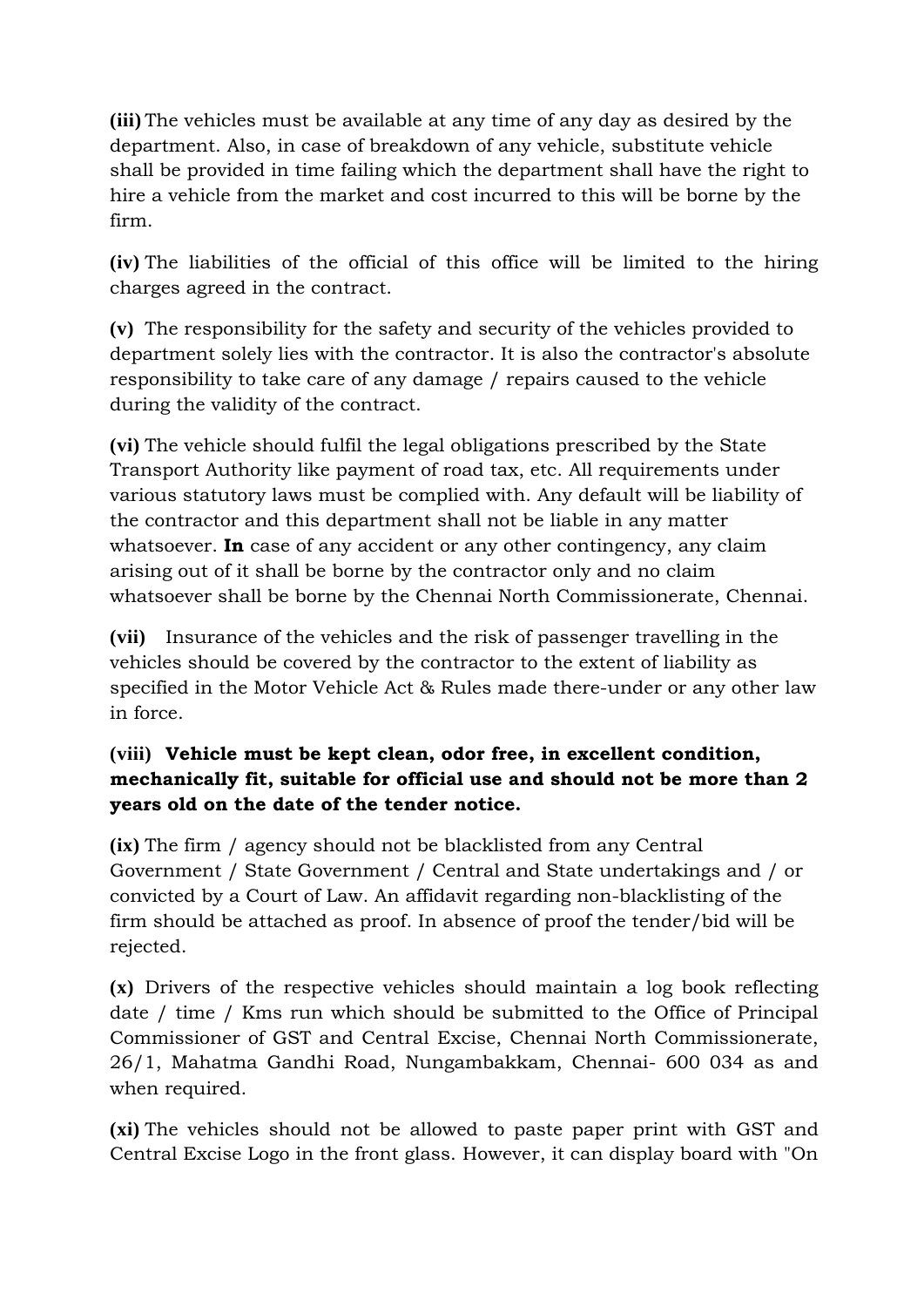Govt. of India Duty" strictly during working hours. The vehicles hired should have the yellow colour number plates as prescribed by the RTO.

## **8. Jurisdiction of the Court: -**

**(i)** In case of any dispute of any kind and in respect of whatsoever arising out

of tender / contract, the decision of the Hon'ble Courts at Chennai will be final and binding.

**In respect of any Terms and Conditions, if anything is missing, the provisions of tender documents will prevail.**

**E . Applicable Law:** The contract shall be interpreted in accordance with the Indian Laws.

## **F . Notice:**

Any notice by one party to other pursuant to the contract shall be sent in writing or by fax and confirmed in writing to the address specified for that purpose in the contract.

A notice shall be effective when delivered or on the notices effective date, whichever is earlier.

## **For and on behalf of For and on behalf of**

Office of The Principal Commissioner M/s of GST and Central Excise, Chennai North Commissionerate/ ADG, DGGST, 26/1, Mahatma Gandhi Road, Nungambakkam, Chennai- 600 034.

(Signature & date) (Signature & date)

1. Witness

Signature & date :

2. Witness

Signature & date: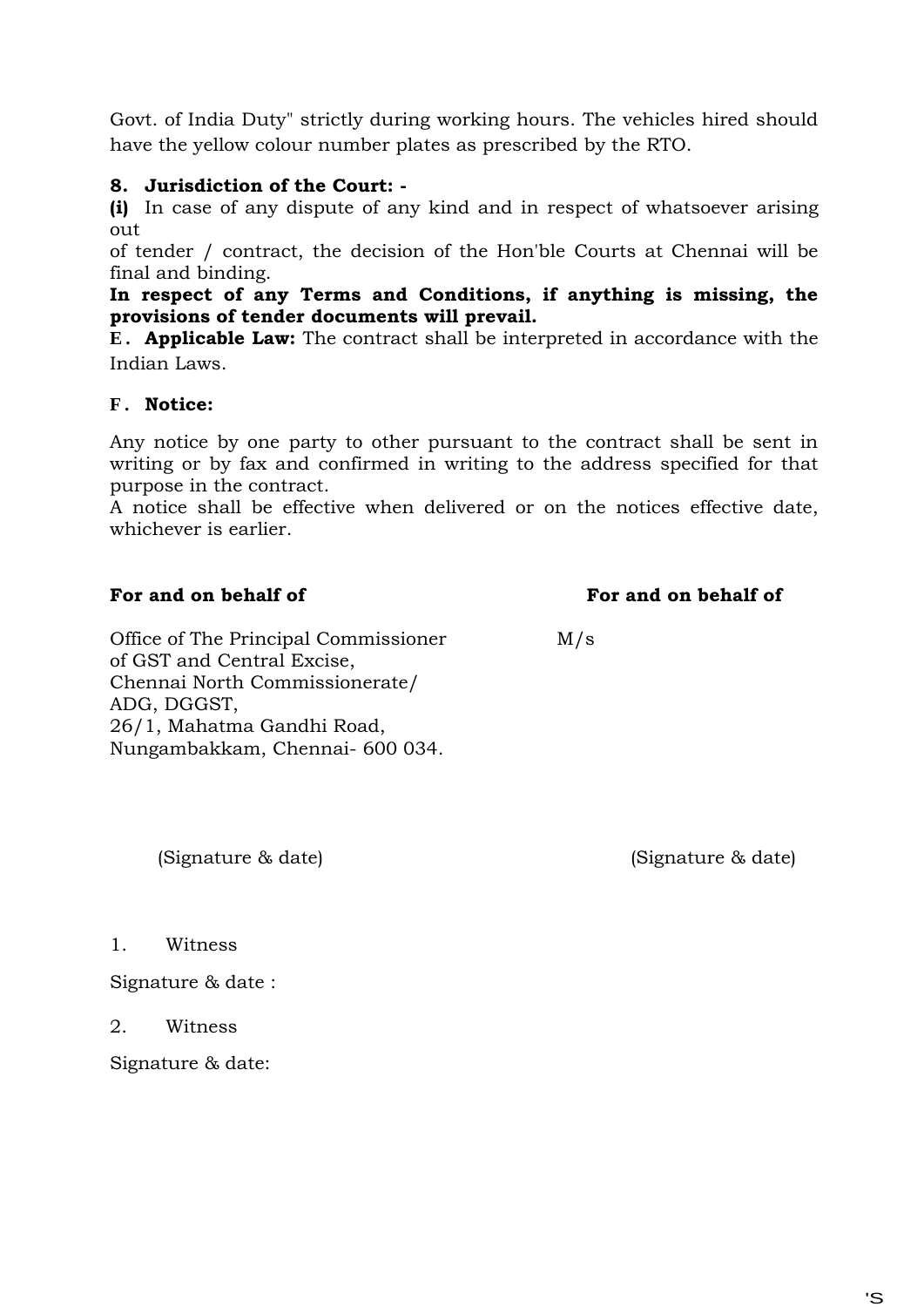## **Annexure- F**

#### **Instructions for Online Bid Submission:**

The bidders are required to submit soft copies of their bids electronically on the CPP Portal, using valid Digital Signature Certificates. The instructions given below are meant to assist the bidders in registering on the CPP Portal, prepare their bids in accordance with the requirements and submitting their bids online on the CPP Portal.

More information useful for submitting online bids on the CPP Portal may be obtained at: https://eprocure.gov.in/eprocure/app**.**

#### **REGISTRATION**

- 1) Bidders are required to enroll on the e-Procurement module of the Central Public Procurement Portal (URL: https://eprocure.gov.in/eprocure/app) by clicking on the link "**Online bidder Enrollment**" on the CPP Portal which is free of charge.
- 2) As part of the enrolment process, the bidders will be required to choose a unique username and assign a password for their accounts.
- 3) Bidders are advised to register their valid email address and mobile numbers as part of the registration process. These would be used for any communication from the CPP Portal.
- 4) Upon enrolment, the bidders will be required to register their valid Digital Signature Certificate (Class II or Class III Certificates with signing key usage) issued by any Certifying Authority recognized by CCA India (e.g. Sify / nCode / eMudhra etc.), with their profile.
- 5) Only one valid DSC should be registered by a bidder. Please note that the bidders are responsible to ensure that they do not lend their DSC"s to others which may lead to misuse.
- 6) Bidder then logs in to the site through the secured log-in by entering their user ID / password and the password of the DSC / e-Token.

#### **SEARCHING FOR TENDER DOCUMENTS**

- 1) There are various search options built in the CPP Portal, to facilitate bidders to search active tenders by several parameters. These parameters could include Tender ID, Organization Name, Location, Date, Value, etc. There is also an option of advanced search for tenders, wherein the bidders may combine a number of search parameters such as Organization Name, Form of Contract, Location, Date, Other keywords etc. to search for a tender published on the CPP Portal.
- 2) Once the bidders have selected the tenders they are interested in, they may download the required documents / tender schedules. These tenders can be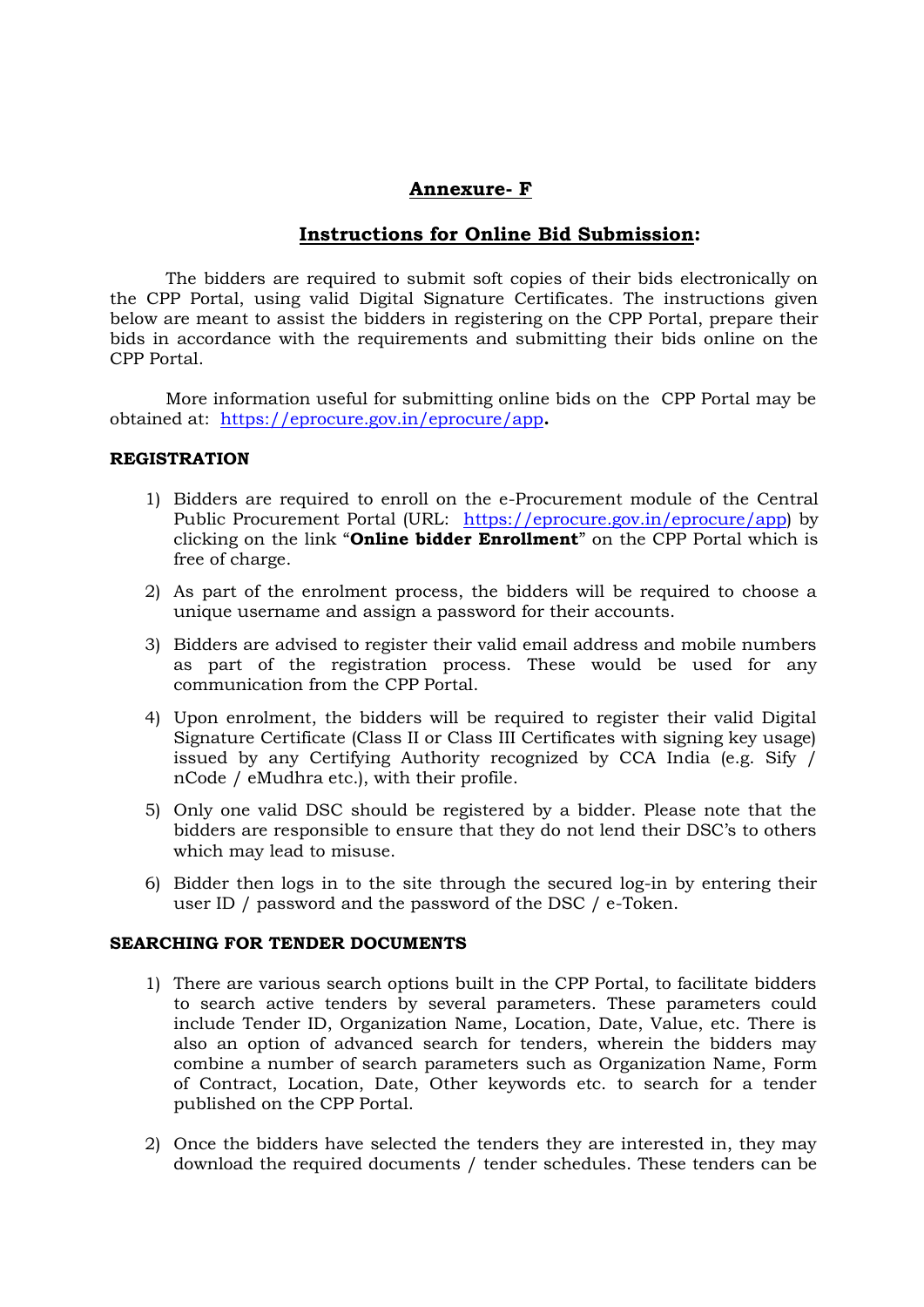moved to the respective "My Tenders" folder. This would enable the CPP Portal to intimate the bidders through SMS / e-mail in case there is any corrigendum issued to the tender document.

3) The bidder should make a note of the unique Tender ID assigned to each tender, in case they want to obtain any clarification / help from the Helpdesk.

#### **PREPARATION OF BIDS**

- 1) Bidder should take into account any corrigendum published on the tender document before submitting their bids.
- 2) Please go through the tender advertisement and the tender document carefully to understand the documents required to be submitted as part of the bid. Please note the number of covers in which the bid documents have to be submitted, the number of documents - including the names and content of each of the document that need to be submitted. Any deviations from these may lead to rejection of the bid.
- 3) Bidder, in advance, should get ready the bid documents to be submitted as indicated in the tender document / schedule and generally, they can be in PDF / XLS / RAR / DWF/JPG formats. Bid documents may be scanned with 100 dpi with black and white option which helps in reducing size of the scanned document.
- 4) To avoid the time and effort required in uploading the same set of standard documents which are required to be submitted as a part of every bid, a provision of uploading such standard documents (e.g. PAN card copy, etc) has been provided to the bidders. Bidders can use "My Space" or "Other Important Documents" area available to them to upload such documents. These documents may be directly submitted from the "My Space" area while submitting a bid, and need not be uploaded again and again. This will lead to a reduction in the time required for bid submission process.

#### **SUBMISSION OF BIDS**

- 1) Bidder should log into the site well in advance for bid submission so that they can upload the bid in time i.e. on or before the bid submission time. Bidder will be responsible for any delay due to other issues.
- 2) The bidder has to digitally sign and upload the required bid documents one by one as indicated in the tender document.
- 3) Bidder has to select the payment option as "offline" to pay the EMD as applicable and enter details of the instrument.
- 4) Bidder should prepare the EMD as per the instructions specified in the tender document. The original should be posted/couriered/given in person to the concerned official, latest by the last date of bid submission or as specified in the tender documents. The details of the DD/any other accepted instrument, physically sent, should tally with the details available in the scanned copy and the data entered during bid submission time. Otherwise the uploaded bid